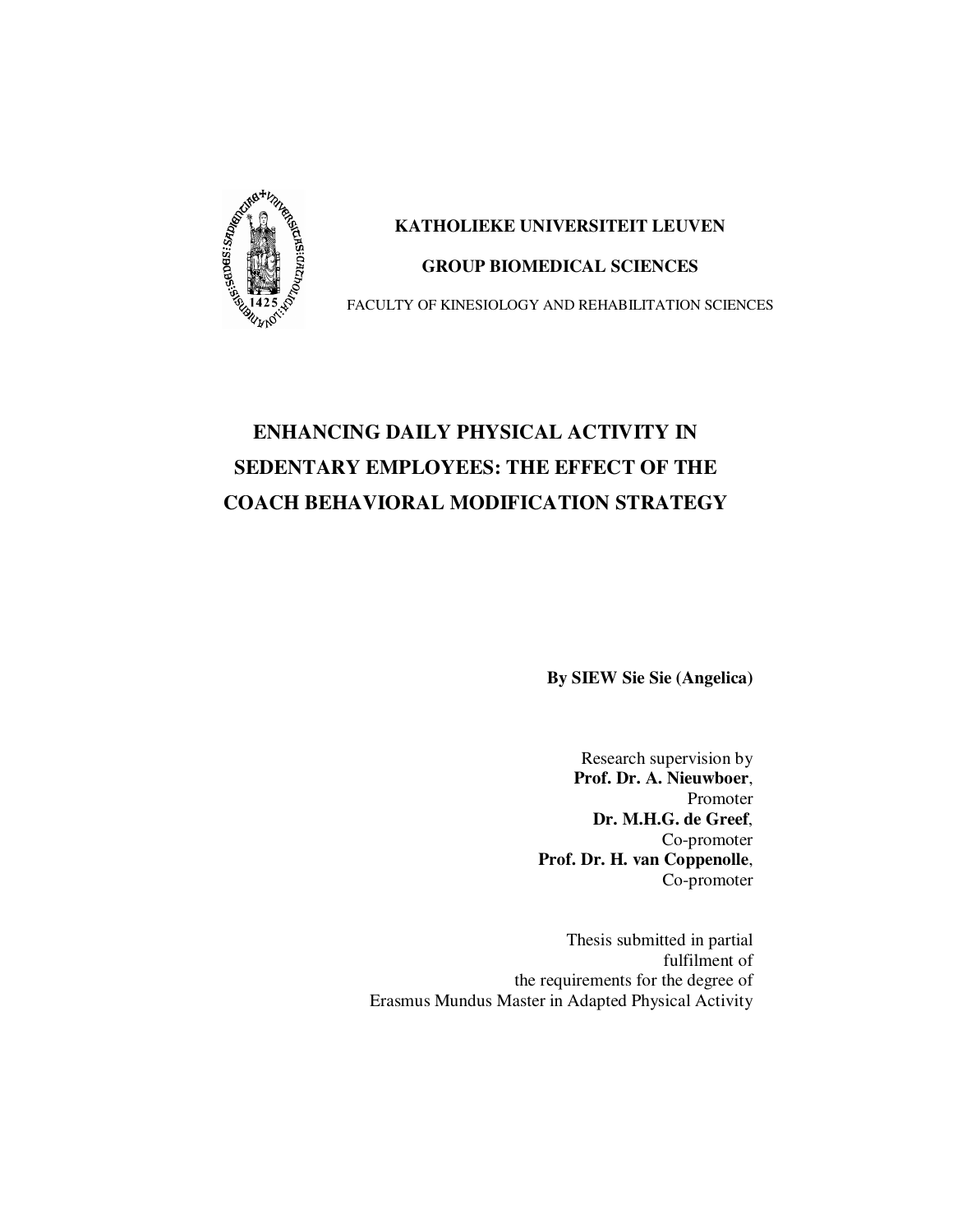#### **ACKNOWLEDGEMENT**

I would like to extend my highest gratitude to all my promoter and copromoters for the guidance that contributed to the success of the thesis.

I thank my promoter Prof. Dr. Alice Nieuwboer for her patience and remarks in the thesis preparation.

I am greatly indebted to my co-promoter, Dr. M. H. G. De Greef, for his insights, involved my participation into one of his wonderful projects in the Netherlands, helpful information and feedback from his extensive experience and expertise in multi-dimension physical activity intervention. He is the very first professional that I met who can manage to change the human physical activity behavior in a large community scale within a short period of time. He inspired me as a mentor in further my footsteps in worksites intervention in the future to expand my background knowledge in occupational health. His invincible expertise is a model for me to follow.

It would not have been possible without the effort of my co-promoter Prof. Dr. Herman Van Coppenolle for the opportunity he handed me to develop my knowledge in this postgraduate study and initiate my first steps into the arena of physical activity. I am thankful to him for his continual encouragement that motivates me in pursuing my dream in life.

 Last but not least, I thank all faculty members, family and friends for their support.

Leuven, May  $15<sup>th</sup>$ , 2007.

.

**Coresponence :**  Siew Sie Sie (Angelica) Parkstraat 32, 3000 Leuven, Belgium Phone: +32 4 78511668, +60 12 3366219 E-mail: angelicajulliet@yahoo.co.uk, angelicajuliet@gmail.com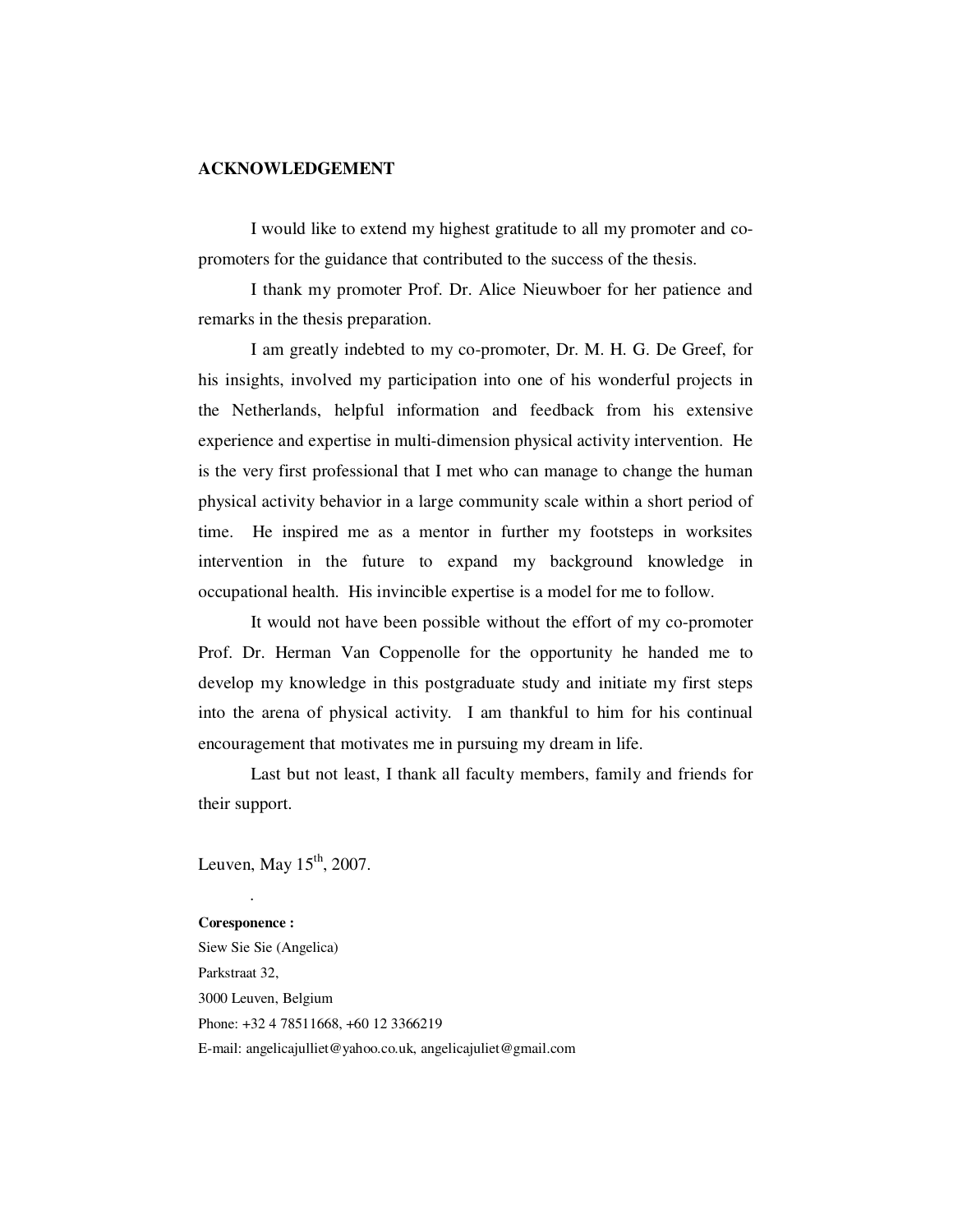### **PREFACE**

The worksite physical activity intervention in the current thesis is part of the cross-country multi-disciplinary projects conducted by Dr. M. H. G. De Greef in the Netherlands, who has extensive expertise working in this field for more than 10 years. With his permission, I had a chance to engage in part of this ongoing research project as my master thesis, which was a requirement for the 'Erasmus Mundus Master in Adapted Physical Activity' degree. My investigation was related to enhancing daily physical activity in sedentary employees and against this background, I tested the effect of the COACH behavioural modification strategy towards the implication of daily physical activity, morphological fitness, and physical fitness.

The evidence on the benefits of physical activity has been well documented. Regular participation in physical activity reduces the risk of premature death, disability and non-communicable diseases, in additional to this, a reduction of the large public health burden associated with a sedentary lifestyle has become a priority in many countries and is endorsed by World Health Organization (Rutten A. et al., 2003). The pioneer worksite physical activity intervention was founded in the 19th century in Western countries, and many industries simply wished to maximize the output of their enterprises by demonstrating concerns for the health and welfare of their employees, according to R. J. Shephard (1986), who did broad research on the topic of fitness and health in industry in the recent decades. Statistics suggested that a well-organized fitness and life-style program could save the Canadian economy as much as \$ 15 billion per year, while extending the life span of the average worker by as much as 2 years (Shephard R. J. 1986). However, in eastern countries such as Japan, 'morning exercise' or 'Radio Taiso' has been a customary worksite culture for the employees in all levels before World War I. This management strategy on worksite physical activity was practiced in tradition among the Japanese though there was not a clear written document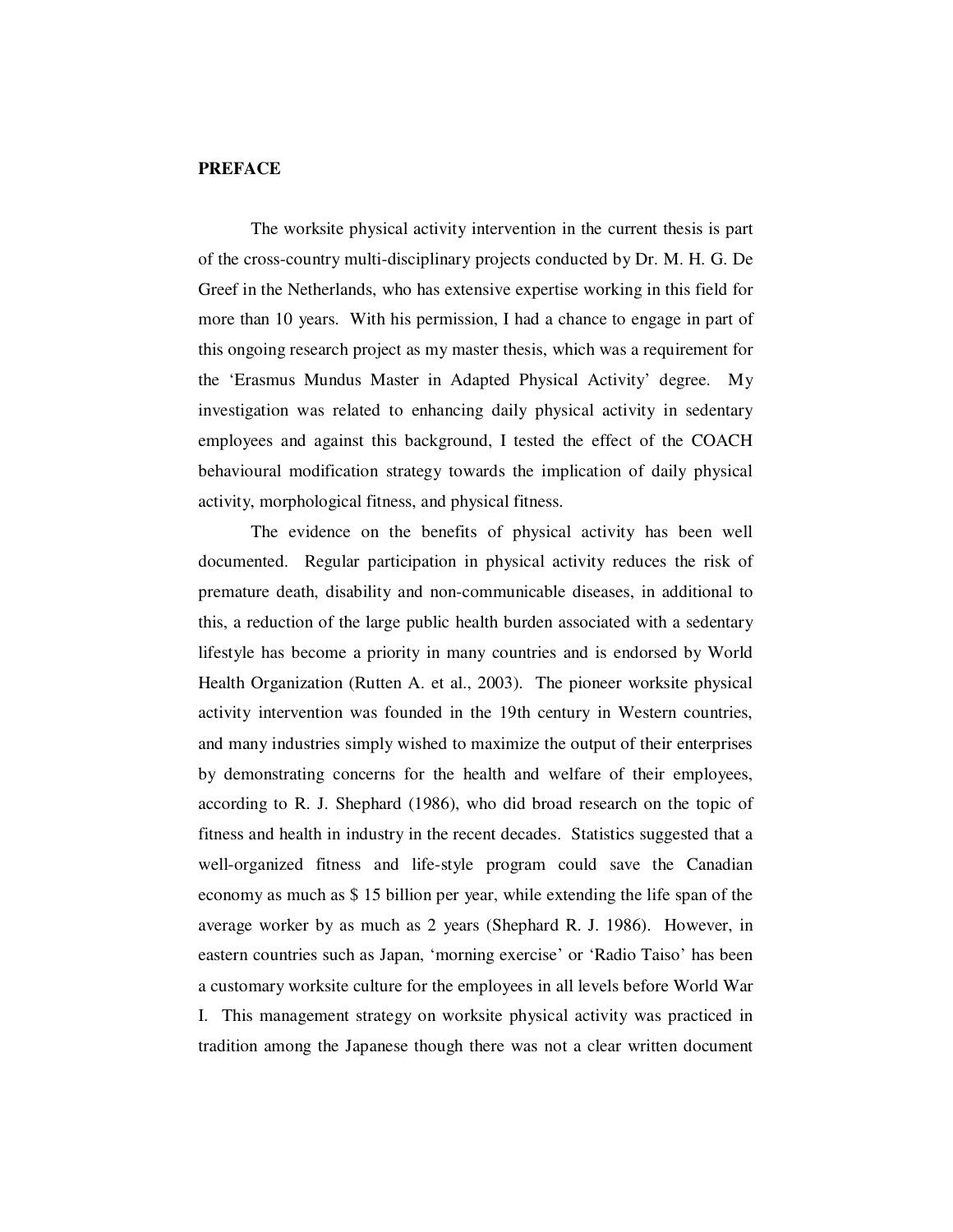about it. In recent years, exercises before starting each work session for the maintenance of health and the prevention of lumbago had been marked in Guidelines on the Prevention of Lumbago in the Workplace (1994), Ministry of Labor in Japan.

The result of the present study within this population can be useful for the development and implementation of worksite physical activity or health behavioral motivation guidelines, as well as long-term intervention study among the sedentary working adults. Except for the community health purpose, such study may provoke researchers to investigate a new approach in occupational aspects in order to solve the illness, fatigue, injury and various health problems at the work place in the future.

References:

- 1. Rutten A., Rzewnicki R., Ziemainz H., Ooijendijk W. T. M., Schena F., Stahl T., Auweele Y. V., and Welshman J. Towards a European Health Monitoring System: Result of a Pilot Study on Physical Activity. In: McQueen D. and Puska P., ed. *Global Behavioral Risk Factor Surveillance*. New York: Kluwer Academic / Plenum Publishers; 2003:73-93.
- 2. Shephard R. J. *Fitness and Health in Industry*. Toronto: Karger; 1986: IX–9.
- 3. *Guidelines on the Prevention of Lumbago in the Workplace 1994*, Japan: Labour Standards Bureau Notification (Kihatsu, No.547), 1994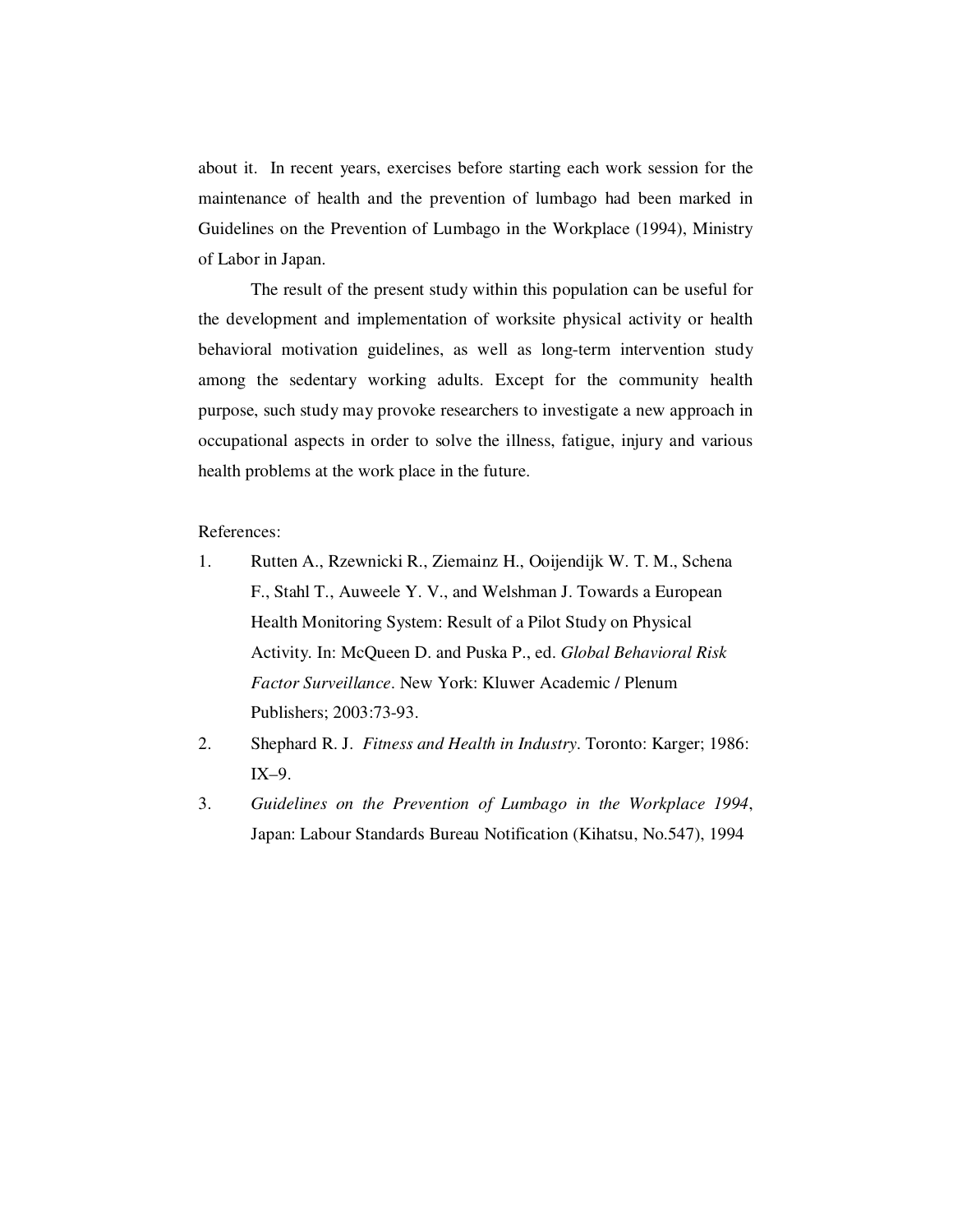#### **Abstract**

**Rationale**. The purpose of this study was to evaluate the enhancement in daily physical activity in sedentary employees by using the COACH behavioural modification strategy. **Design.** A non-balanced, randomised controlled trial with 'pretest-posttest' protocol, was used to assess the effects of the COACH method in daily physical activity (steps/day), physical fitness, and morphological characteristics. Sedentary workers, who agreed to participate in the study, were randomised into an experimental  $(n = 77)$  and control group  $(n = 17)$ = 73). **Results.** Significant differences were found in daily physical activity (steps/day,  $p < .001$ ), walking endurance,  $(p = .004)$ , diastolic blood pressure ( $p = .009$ ), BMI ( $p = .003$ ), and body fat percentage ( $p = .001$ ) between the experimental group and control group. **Conclusion**. It can be concluded that the COACH method is adequate to enhance daily physical activity in sedentary workers.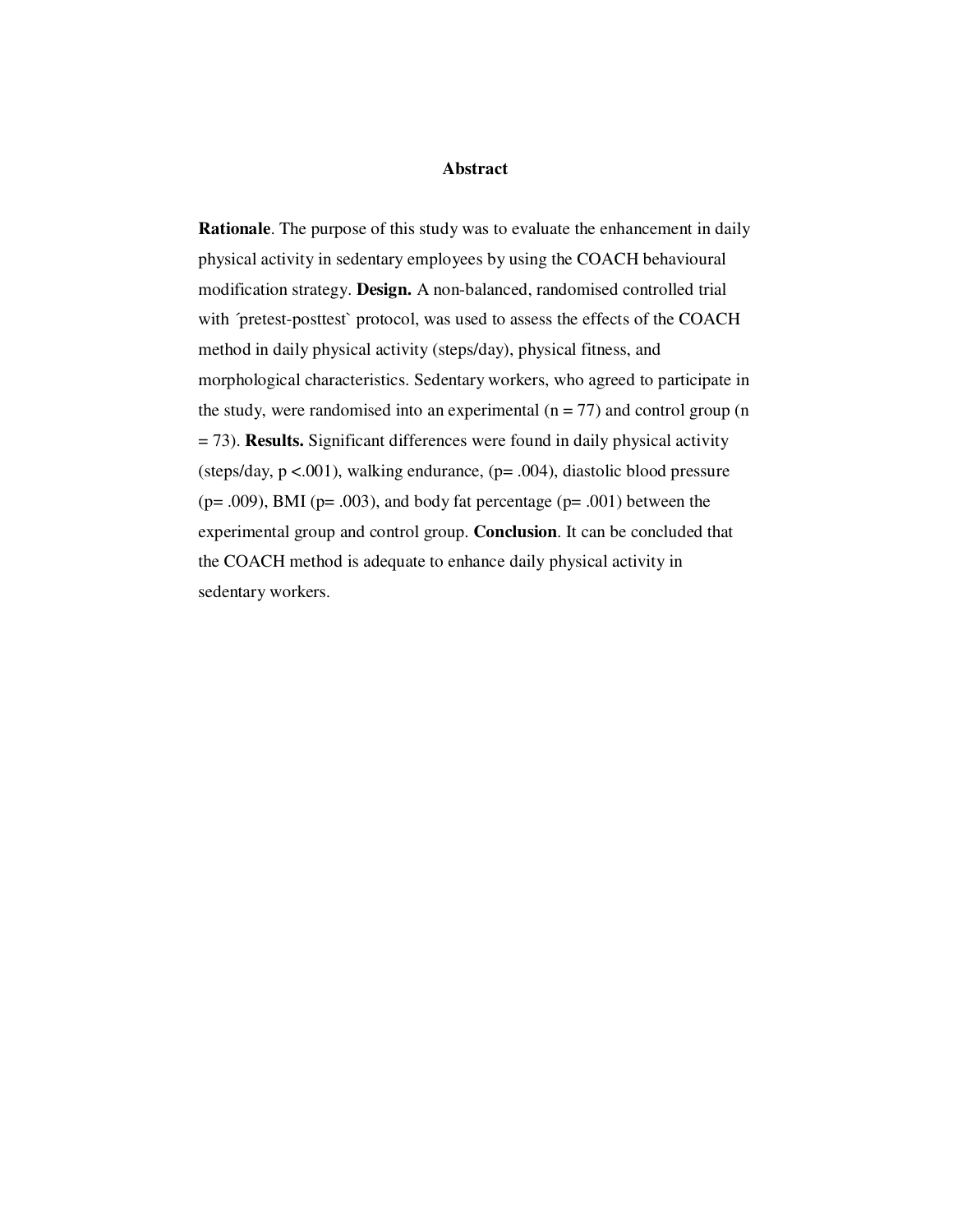#### **Introduction**

According to the World Health Organization (WHO) a sedentary lifestyle is one of the top ten causes of morbidity and mortality worldwide (WHO, 2006). Epidemiological researches illustrate that a majority of the adult population is sedentary. Sjöström et al.(2006) show that two thirds of the adult populations of European countries are insufficiently active to maintain their health. A lower prevalence of a sedentary lifestyle was found in Northern European countries (Scandinavian region) compared to other European countries: percentages of sedentary lifestyles across European countries ranges from 43% in Sweden to 88% in Portugal. (Varo et al., 2003).In USA 78% of the population was at risk for health problems due to lack of exercise and physical activity (USDHHS, 1996). Sedentariness of the adult population is remarkably consistent in the health surveys in most developed and developing countries, (WHO, 2006). WHO claimed in 2006 that effective public health measures were urgently required to promote physical activity and improve public health worldwide. Consequently and due to the public health burden of sedentariness governments of all western industrialised countries took initiatives to enhance a physical active lifestyle in the sedentary population.

The worksite is worldwide targeted as an important setting for public health interventions, especially for the enhancement of physical activity among sedentary employees (USDHHS 2002, WHO 2006) The worksite presents extensive opportunities to reach large numbers of people for health promotion and disease prevention, because most of the adult population is employed. Not only do worksites provide an easy longitudinal access to a large number of people, they also offer the possibility to conduct multi-level interventions, directed at individual, organizational and environmental determinants of health and health behaviours.

Besides health benefits physical inactivity has also impact on work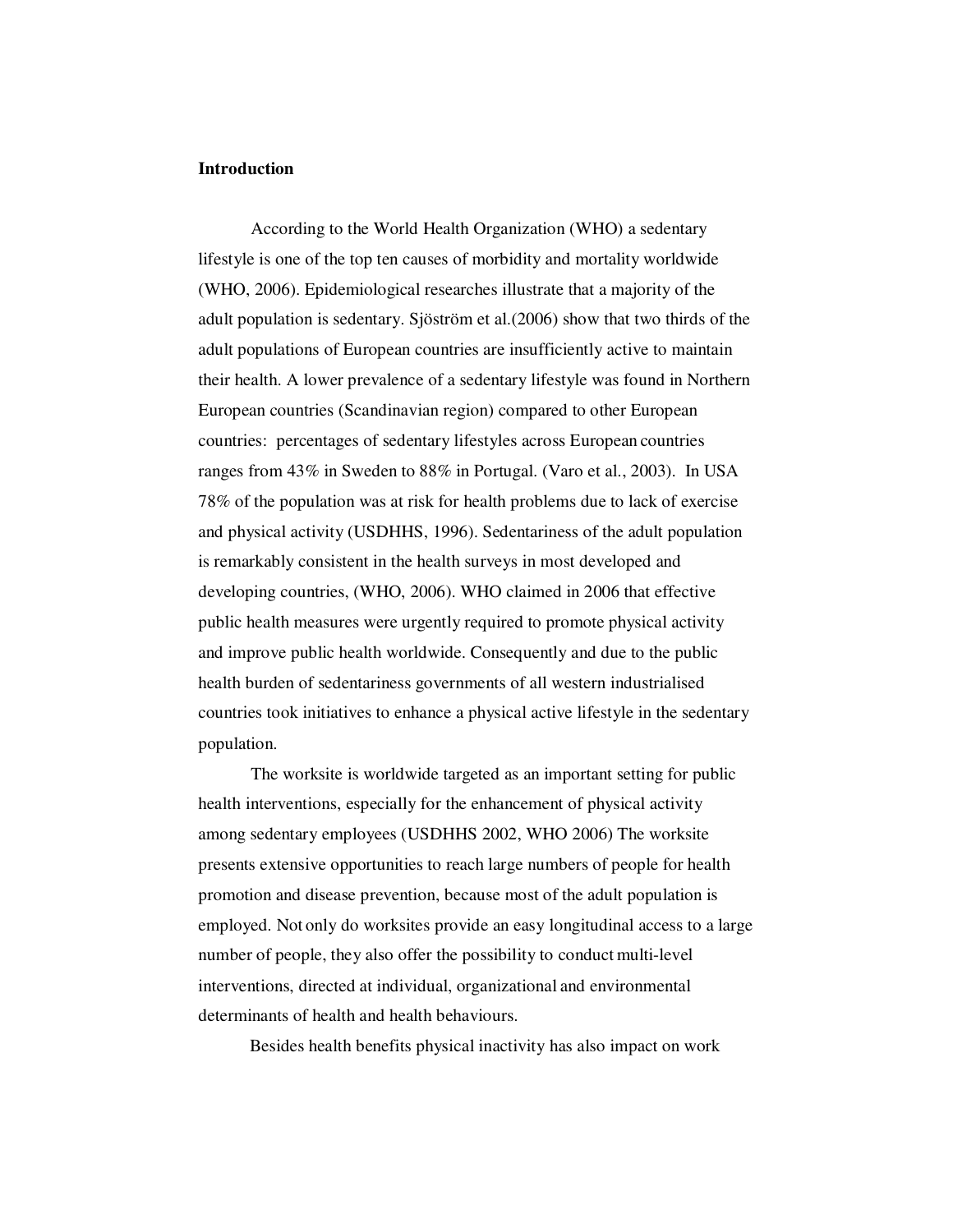performance, like work productivity and performance, turnover, loss of expertise, workplace accidents and injuries in employees (Bouchard and Shephard, 1994; Howard & Machalachki 1979; Steers and Rhodes, 1978; Chisholm, 1977; Pravosudov, 1978; Bertera, 1990; Pronk et al., 2004). According to the Toronto Model, a link is assumed between physical activity, physical fitness and work performance (Bouchard and Shephard, 1994). Physical activities are basically all sports, household and leisure-time activities as well as professional work. Physical fitness is defined as motor properties that are necessary to perform and maintain actions in the workplace (Pate, 1988). Among these motor properties are manual dexterity, strength, agility, balance, reaction time and endurance. According to Van Heuvelen et al. (2000) physical fitness determines 31-47% in women and 14-34% in men of the variance in physical performance and fitness characteristics. Strength and walking endurance influence these abilities the most.

Matson-Koffman and colleagues (2005) had recently reviewed the literature to determine whether worksite interventions can increase people's physical activity or improve their dietary habits. In total, details were given on 18 worksite-based interventions directed at either physical activity or nutrition. They concluded that worksite-based interventions are effective in changing physical activity and nutrition behaviors of the working population. However Kwak and colleagues (2006) showed, based on a secondary analysis of the results of data used by Matson-Koffman et al, that the participation rate of employees in worksite based intervention studies is low. They suggest the important reasons for refusal to participate in worksite based interventions are lack of time and resources in times of economic stagnation. Prodaniuk et al. (2004) suggest that the low participation rate is due to lack of targeting the psychological factors to enhance physical activity behavior. Especially expected benefits and costs of performing a behavior (i.e., outcome expectations), and one's belief that he or she is capable of performing a behavior to get a desired result (i.e., self-efficacy), are constructs utilized from established cognitive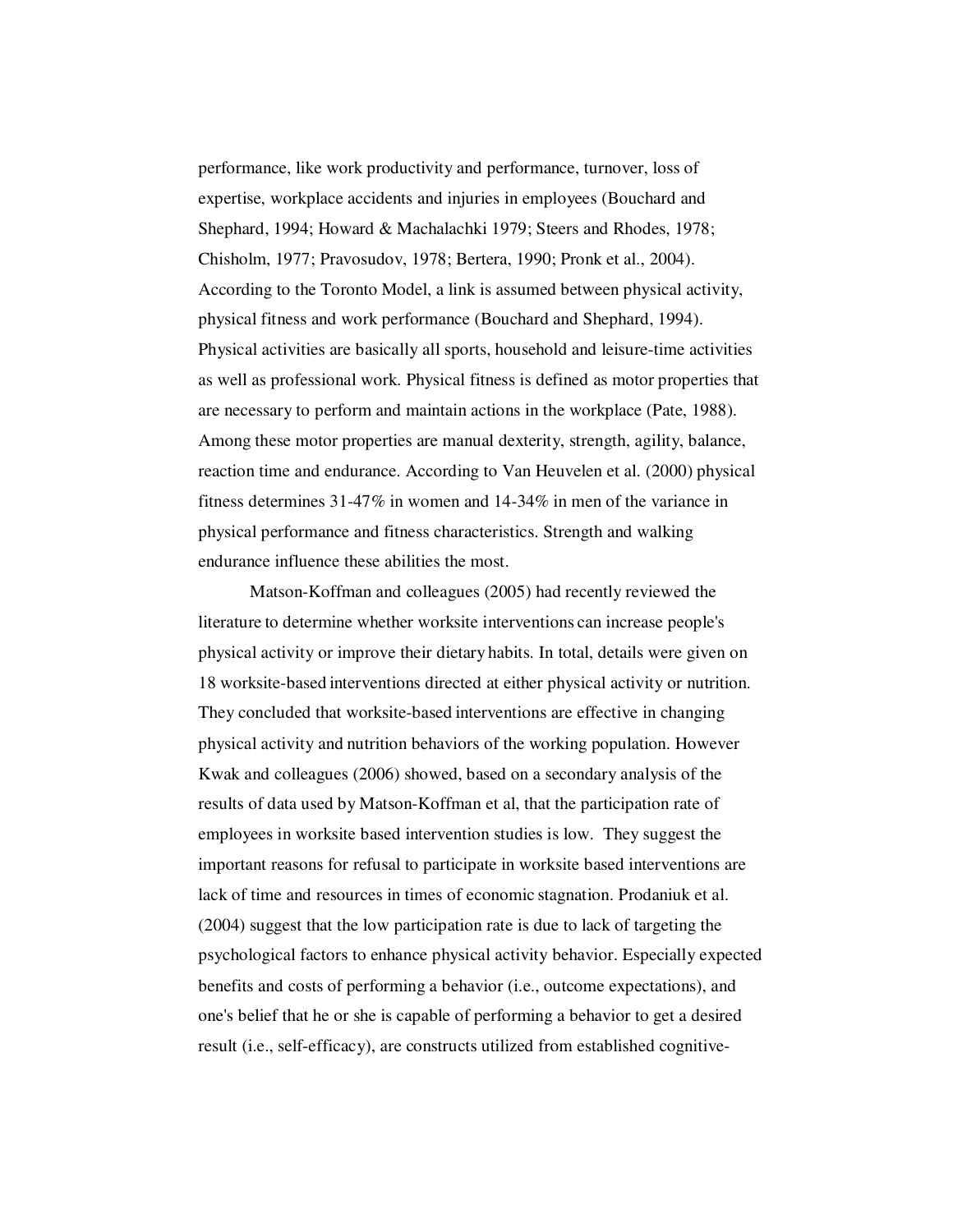based theories, such as Social Cognitive Theory, to promote physical activity at the individual level. Based on reviews of the literature, however, workplace interventions using such theoretical constructs as a basis for intervention have only been modestly successful at increasing physical activity involvement. Current theoretical approaches focused on psychological constructs (e.g., Transtheoretical Model, Theory of Planned Behavior, Social Cognitive Theory) to predict physical activity have been quite limited, at best explaining about 30% of variance in physical activity, suggesting a more comprehensive understanding of physical activity determinants is needed.

As more focus is placed on employing an ecological approach in physical activity research, ecological models have emerged for understanding this behavior. Recently, an ecological model for physical activity behavior has been conceptualized (Spence & Lee 2003; Plotnikoff et al, 2005). Ecological models provide a comprehensive ecological framework from which several testable hypotheses concerning physical activity promotion have been proposed. There has been some research supporting direct relationships between the environment and goal-directed behaviors. From Bargh and Gollwitzer's work, it seems reasonable to suggest that people with a long term goal to be physically active could be prompted to do physical activity in situations where they have continually chosen to be active over time, without cognitive mediation. This line of research however, has not been directly tested in the physical activity domain. The overall aim of the study is to analyze the effect of goal-directed worksitebased behavioral change strategies in sedentary employees. Consequently, this study focuses on exercise counseling as a goal-directed worksite-based strategy to enhancing daily physical activity and physical fitness in sedentary employees. Second aim exploration of the predictors which determine a positive response to the programme?.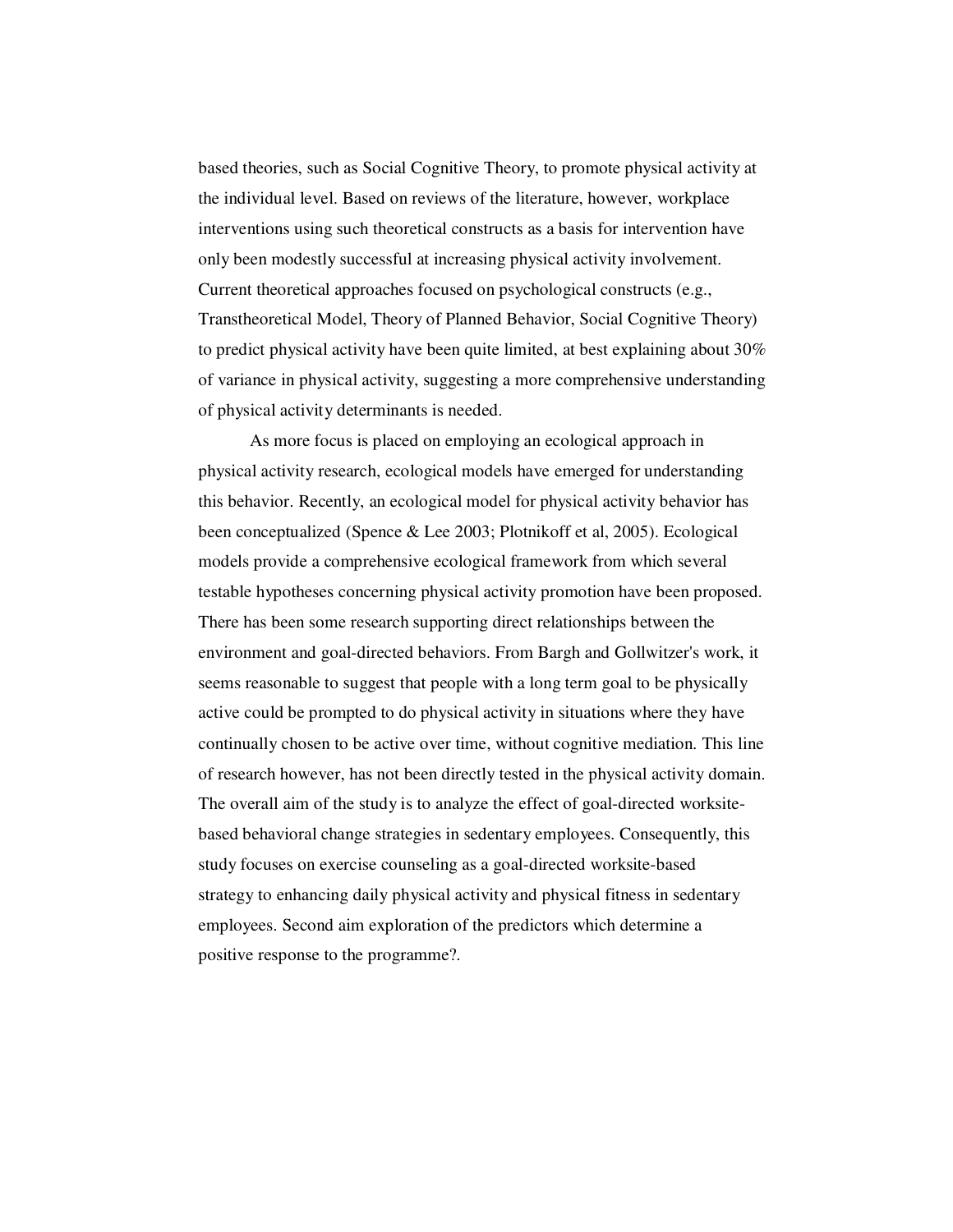#### **Methods**

This section and the results section follow the order criteria of the CONSORT statement for reporting randomized trials (Altman et al., 2001). I would not add this statement. According to CONSORT a lot more detail is needed about the randomization procedure and what the primary and secondary outcomes are.

#### **Subjects and Design**

A non-balanced, randomized controlled trial was carried out to evaluate the effects of the COACH behavioral change program in sedentary employees. All employees (n=620), aged 21 to 65, from a plant in Rotterdam were informed about the study by e-mail and individually visited. During this visit, employees were screened for physical inactivity using the Stage of change questionnaire (Marcus & Simkin, 1993). About 49% of the employees (n=302) with a score 2 (thinking about becoming physical active) or 3 (infrequently physical active) were, according to the Dutch Public Health recommendations, considered to be sedentary and eligible for the study. About 50% of the sedentary employees (n=150) agreed to participate and were enrolled in the study and randomized in the experimental (n=77) and control group (n=73). It was estimated that 150 participants were needed to detect a clinically meaningful difference in effect size of 0.45 with 80% power at alpha 0.05 (Cohen, 1988). A written informed consent was obtained from each participant. The 150 workers who were enrolled in the study had similar white collars' computer-based work characteristics in the same office environment (working as information technology specialists, project design team, draftmen, technicians and engineers).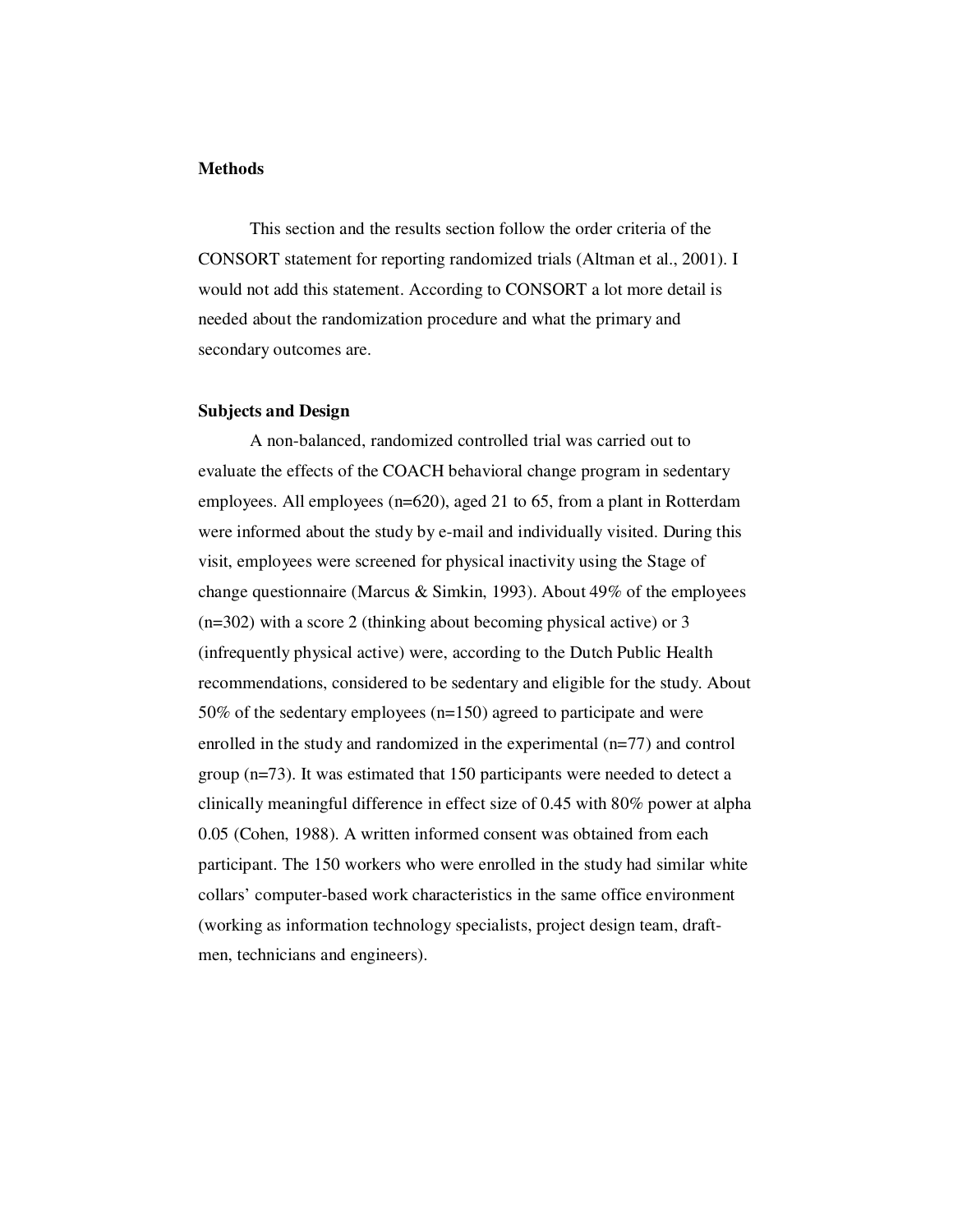

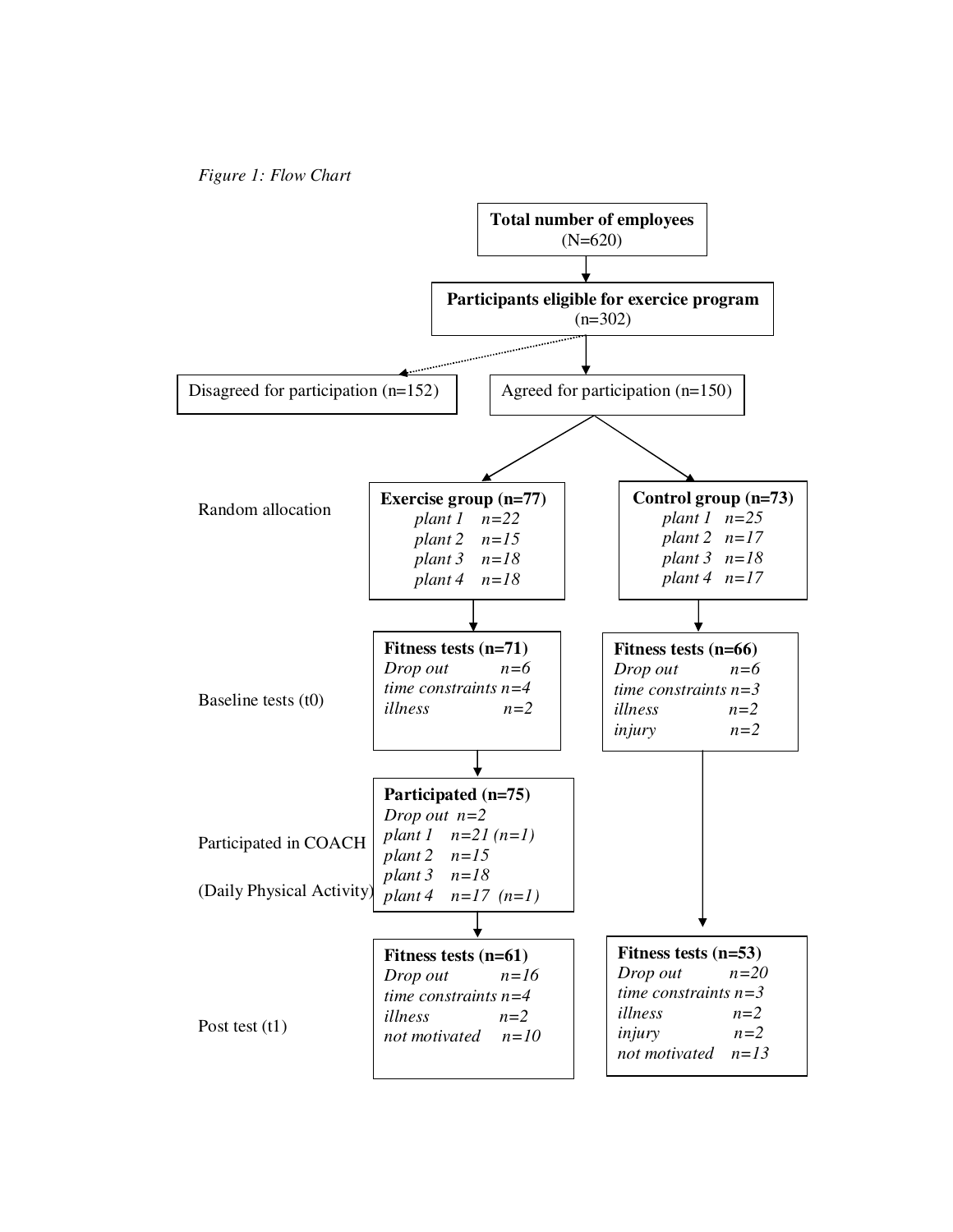#### **Measurements**

#### *Chronic diseases*

 As part of the safety procedure all subjects who participated in the fitness test and the intervention had their blood pressure measured and filled out a modified version of the Physical Activity Readiness Questionnaire (PAR-Q) (British Columbia Ministry of Health, 1989). The chronic disease questionnaire included a list of 33 chronic conditions or diseases and the respondent was asked whether he or she had these conditions currently or had them in the 12 months preceding the interview. The list was an adapted version of the continuous household survey of the Statistics Netherlands (Mootz & van den Berg, 1989)

#### *Stages of change*

 The behavioral change status will be assessed with the stage of change questionnaire. The items of the questionnaire intend to identify the adult's stage of readiness to start physical activity (Ainsworth & Youmans, 2002). Five physical activity intention levels like precontemplation, contemplation, preparation; action and maintenance (DiClemente & Prochaska, 1985) were used. The questionnaire was validated by Marcus (Marcus & Simkin, 1993).

#### *Daily Physical Activity*

Daily physical activity was monitored with a pedometer (Digi-walker SW-200). Pedometer is a gadget commonly to be worn on the belt to record the number of steps taken. It is designed to measure vertical accelerations, so they are most sensitive to physical activities especially walking and running (Welk *et al.*, 2000; Tudor-Locke *et al.*, 2002, Tudor-Locke *et al.*,2004). Pedometers are simple to use, inexpensive and produce a user-friendly output steps taken (Tudor-Locke *et al.*, 2004). It particularly works well for people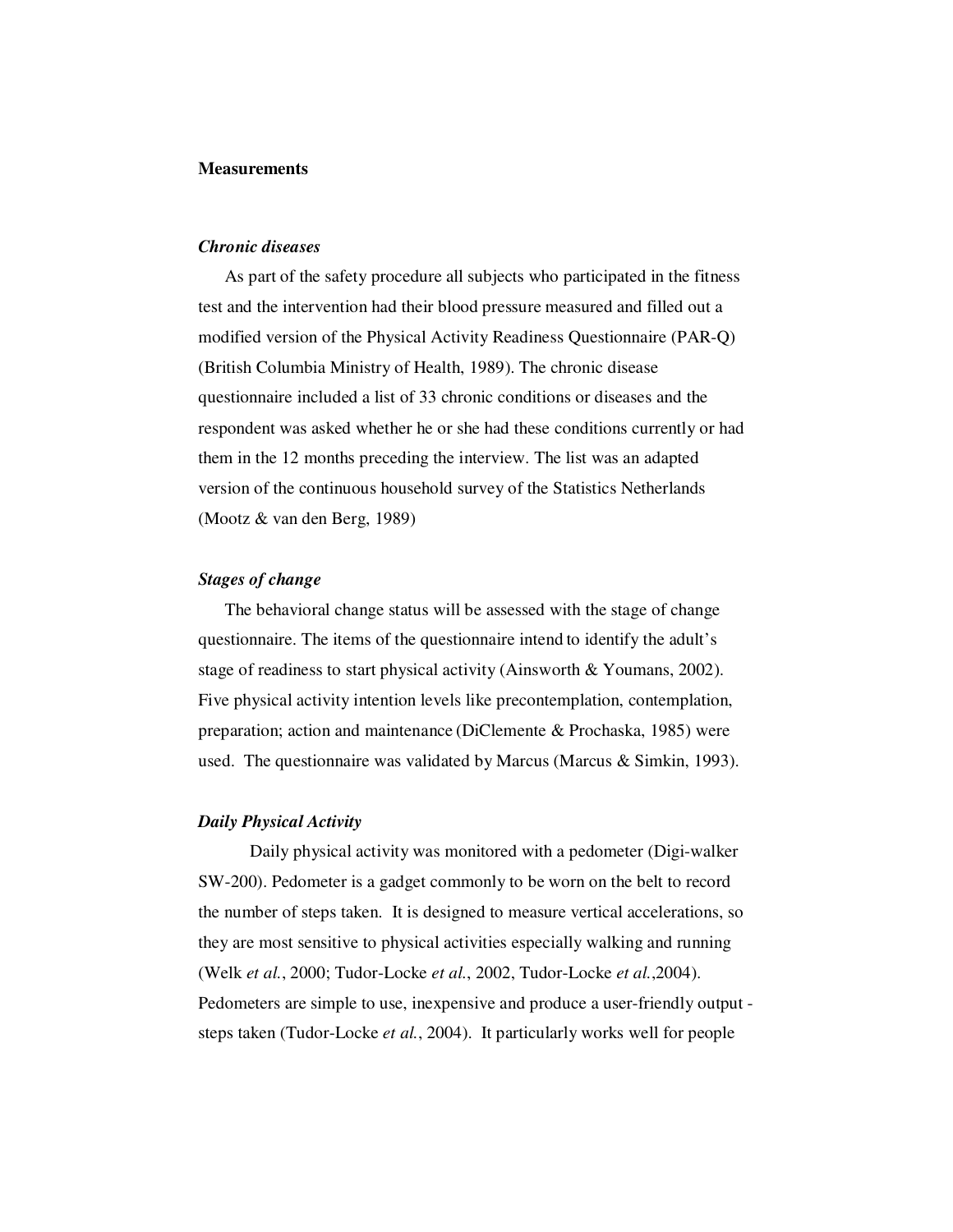who claim lack of time to walk consistently as a form of exercise. By tracking the number of steps daily means doing regular daily physical activities, with an ultimate goal in achieving 10000 steps minimum per day, the workers may find carious ways to obtain more steps. The criterion validity of the pedometer with different accelerometers is r .86, with self-reported physical activity r.33 (Tudor-Locke et al., 2002, Tudor-Locke et al., 2004). The recommended number of steps is 10000 steps per day, disregard the intensity, for average healthy adult to be excluded from the sedentary category. According to the physical activity guidelines, this 10000-step represents the accumulated 30 minutes of moderate intensity exercise per day which may lead to the prevention of cardiovascular disease (Tudor-Locke et al, 2006).

#### **Physical fitness**

Physical fitness was assessed by using tests of the Groningen Fitness Test for the Elderly (GFE) together with the Functional Reach Test. For all the fitness tests, except reaction time, the higher they scored the better the performance indicated.

*Leg strength*: Lower-body strength was measured withy the chair stand test (CST), which counts the total number of full stands completed in 30 seconds. Employees were instructed to sit on the middle of a flat chair, which was placed against the wall to prevent slipping, with back straight, feet flat on the floor and arms crossed at the wrists and held against the chest. Upon a start signal the patients were instructed to rise to full stand and then return to a seated position. Employees were told to complete as many full stands as possible in 30 seconds.

*Grip Strength*: The subject held a handgrip dynamometer in the preferred hand with his arm by his side and had to squeeze with maximum force. The score obtained (kgF) was the best of three trials. *Dynamic balance - '8 Foot up and go'*: It was measured by the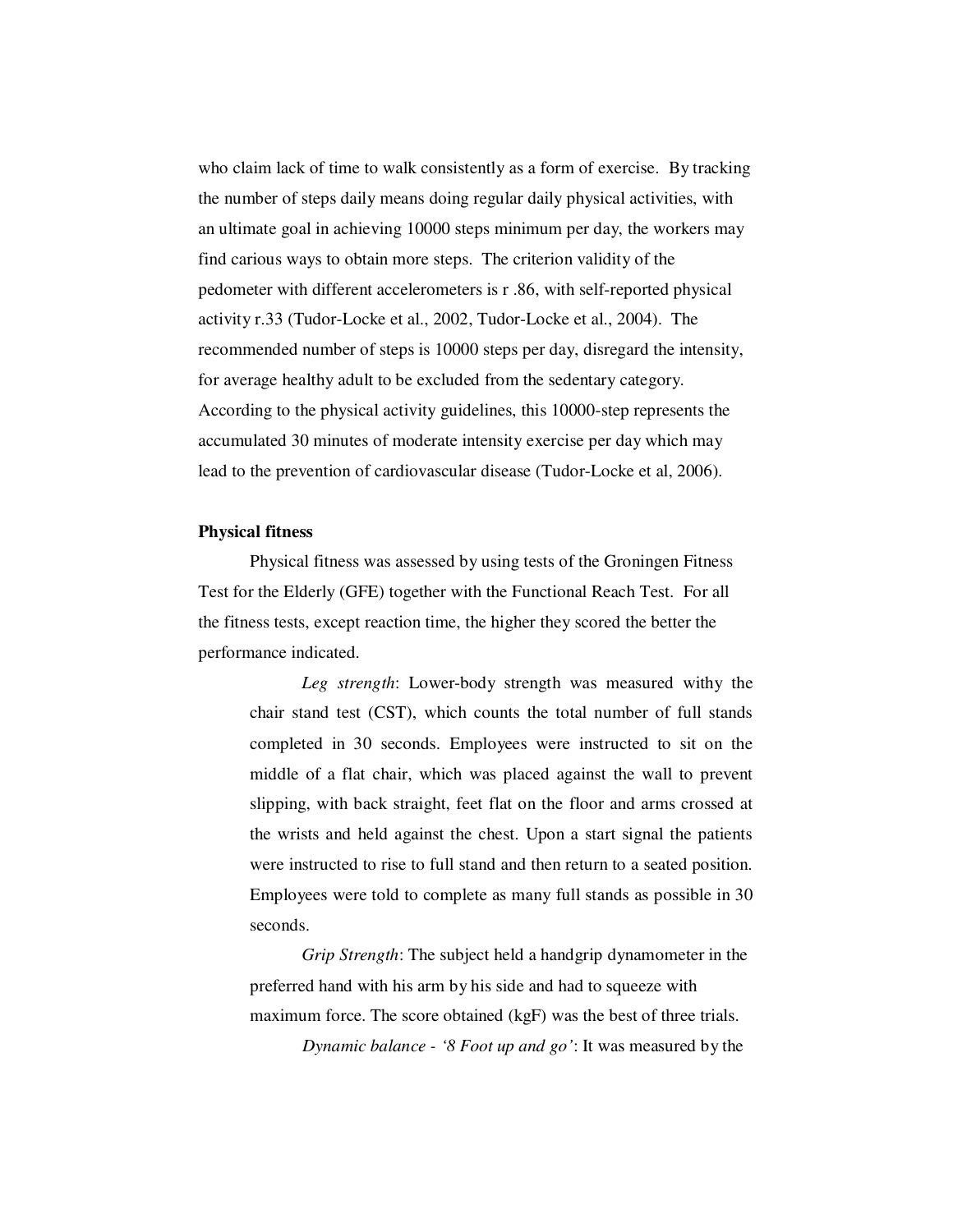number of seconds required to get up from a seated position, walk 8 feet (2.44 m), turn, and return to seated position.

*Manual Dexterity*: The subject had to replace 40 blocks from a full board to an empty board in a prescribed way as quickly as possible with the preferred hand. The time taken to complete the task was recorded (seconds).

*Reaction Time*: The subject had to react to a visual signal by pushing a button as quickly as possible. The time between signal and reaction was recorded (milliseconds). The score was the median of 15 trials.

*Low back Flexibility*: The participants had to sit on the floor with the legs fully outstretched at right angles on a box. The heels were approximately eight inches apart. The subject then had to bend forward and push an object, which was the yardstick, on the box as far as possible with their fingertips (Sit-and-Reach Test). The distance or the shift of the object was recorded (cm). The best of three trials was taken as the obtained score.

*Shoulder Flexibility*: This is a modified version of 'back scratch test' by using a cord with a fixed handle on one end and a sliding handle on the other end. It started when the participants held both handles of a cord and passed it from the front of the body, over their head to place it behind the body. The arms were kept straight and as close together as possible. The distance or shift of the sliding handle was used to determine the score (cm). The score was the best trial of three.

*Walking Endurance*: The participants walked on a rectangular course (8.3 x 16.7 m) which was divided into three 16.7 interval. Walking speed was controlled by means of auditory signals. Between two signals, a distance of 16.7 m had to be covered. The time intervals between signals were chosen in such a way that walking speed was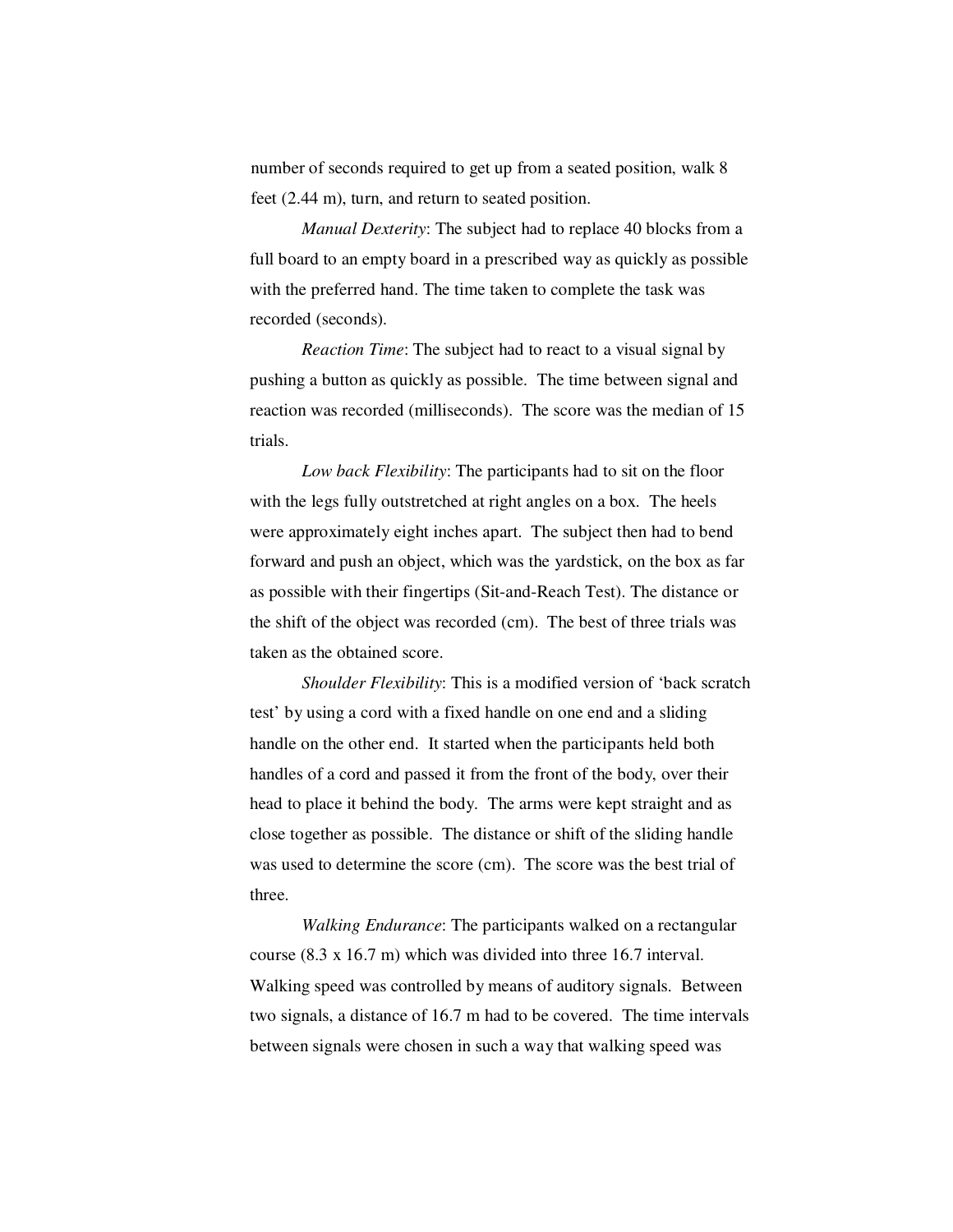increased by 1 km/h every 3 minutes, starting from 4 km/h and ending at the speed of 7 km/h. The subject had to keep up the effort as long as possible. The score was the number of completed intervals of 16.7m.

#### **Morphological fitness**

Diastolic and systolic blood pressure (mmHg) was examined electronically (Omron M4). (Yarows & Brooks, 2000). Percentage body fat was measured by means of leg-to-leg bioelectrical impedance analysis (Tanita TBF-300). This method proved to be reliable to measure body fat percentage, and results correlated highly with body fat percentages as measured with underwater weighing and dual energy x-ray absorptiometry (Nuñez et al., 1997). Body Mass Index (BMI) was calculated by dividing the body mass in kilograms by height in square meters (Must et al.,1991).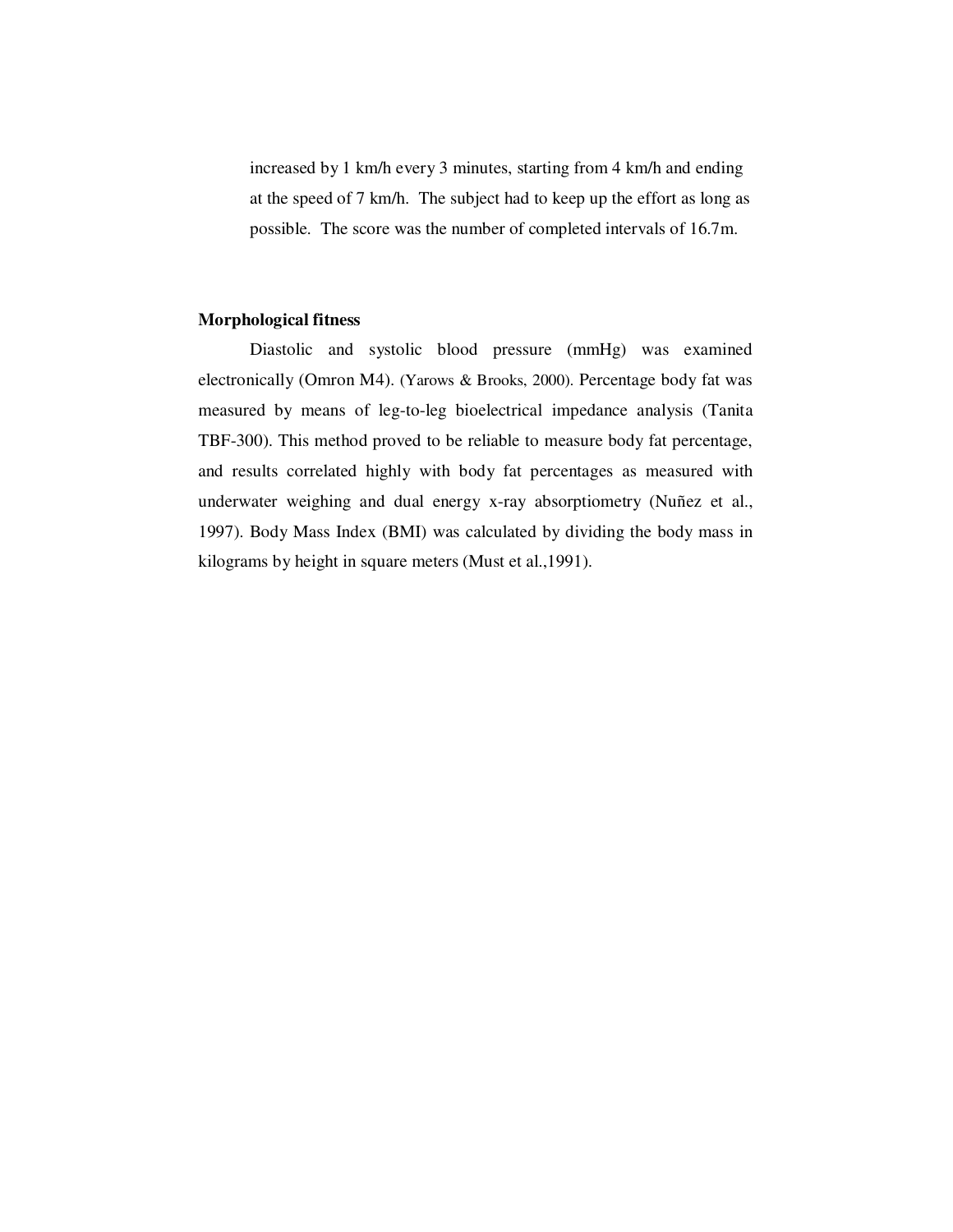#### **Measurements protocol**

Employees were assessed at baseline (t0) and after 10 weeks (t1). Data were collected by trained staff, blinded for group assignment. Before taking the fitness test blood pressure was examined. If participants had a systolic blood pressure over 160 mmHg or a diastolic blood pressure over 100 mm Hg or answered one or more questions of the PAR-Q with 'yes' then they had to visit the physician who was available at the test site. Demographic characteristics were measured by a questionnaire in which chronic diseases were registered by means of part of the list of chronic diseases used in the Dutch national health survey (Mootz and Van den berg, 1989) Daily physical activity (steps/day) was daily assessed during the intervention. The daily steps for experimental group was measured throughout the 15 weeks, while the control group was tested in week one, week two, and week 15.

#### **Intervention**

The experimental group followed a lifestyle physical activity counseling program with feedback of a pedometer in 15 weeks. The main goal was to meet the standard of 10000 steps per day (Tudor-Locke et al., 2004). The participants were motivated by four exercise counselors to incorporate lifestyle physical activity. Pedometer was adopted as a motivational and feedback tool to monitor their daily physical activity. Activities such as cycling, swimming and weight-training, the duration (minute) taken was recorded and converted into number of steps according the criteria of Tudor-Locke (2004). The current exercise counseling program was used as a multidimensional technique to identity the behavioral change. The most important technique underlying the exercise counseling in this intervention program was motivational interviewing (Terry, 2000). Five exercise counseling sessions were carried out during the 15 weeks of the study. The 45 minutes (estimated duration) small group counseling consisted of 5 persons per session. Initially, the first session dealt with motivation to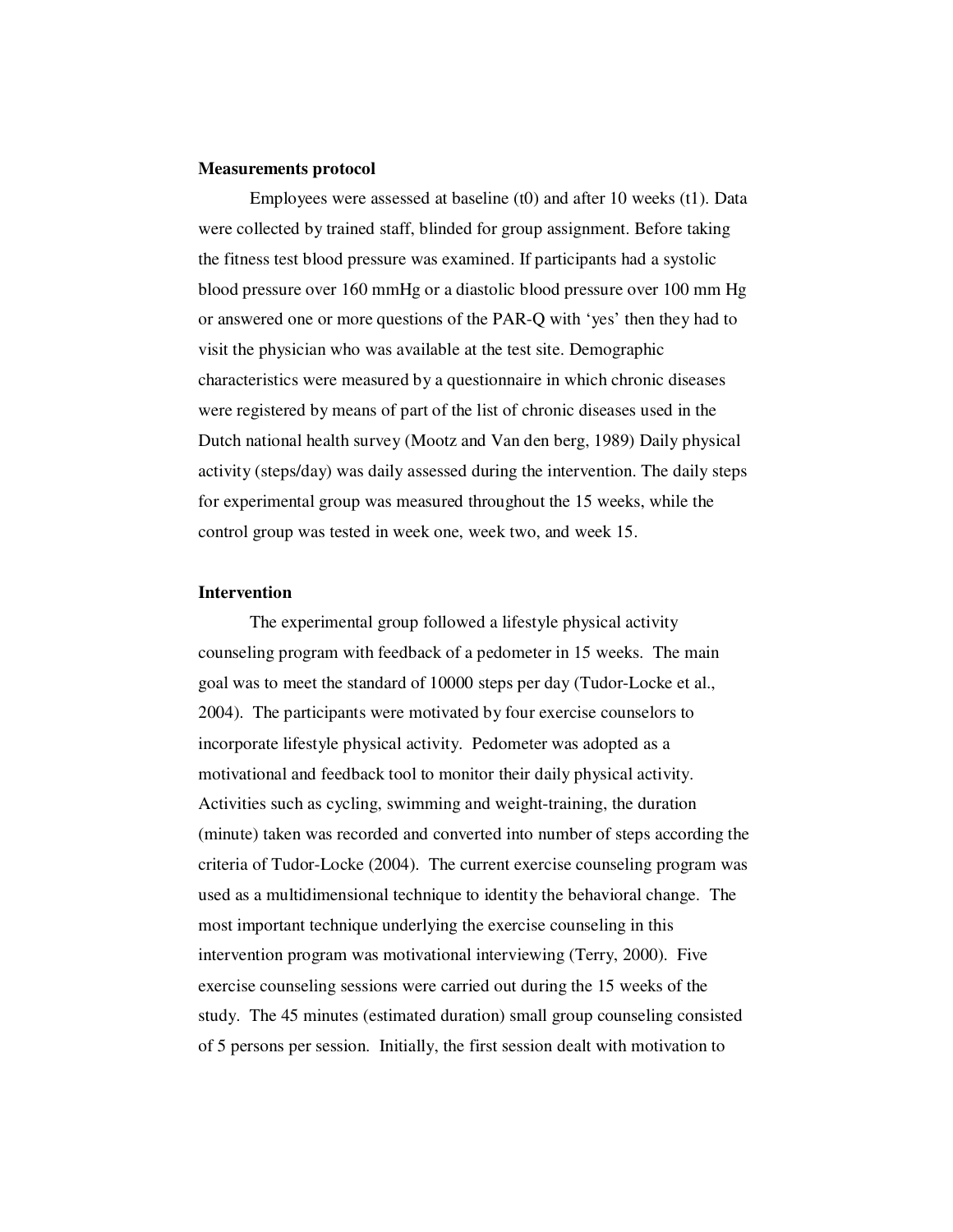increase physical activity and pedometers with user instructions were given to the participants. The second and third counseling sessions that targeted in goal-setting were executed in week 5 and 8. The fourth was in week 12 and dealt with shifting boundaries. The movement pattern was evaluated and participants were asked to set a goal for seeking their maximal physical activity limit. The fifth counseling session was conducted in week 15 focusing consolidation of physical activity behavior. Participants set a goal for their personal physical activity, aiming at the range between their mean steps per day and maximal number of steps. After each session of counseling, participants received a report of that particular session sent by post. The control group was only required to wear the pedometer for week-1, week-2, and week-15, their score were recorded. The control group received no exercise counseling and information about lifestyle activities or the criteria of 10000 steps per day. The main outcomes of measurement were daily physical activity and physical fitness, other supporting measurement was health related fitness

#### **Analysis Procedures**

Data analysis was performed with SPSS 10.0 for Windows. Descriptive statistics were used to describe the main characteristics of the study sample. For these characteristics the baseline comparability of the different groups was analyzed student test Analysis of Variance (ANOVA), Chi-square, and Independent T-test. Multivariate Analysis of Variance with repeated measures (MANOVA repeated measure) was used to evaluate the effects of group assignments on change over time (group x time effect). Multiple regression analysis and Discriminant function analyses was used to determine which variable dicriminate between each other. Effect sizes (ES) were calculated using Cohen (1988). ES <.20 indicated a low effect, between 0.50 and 0.80 a moderate effect, >0.80 high effect.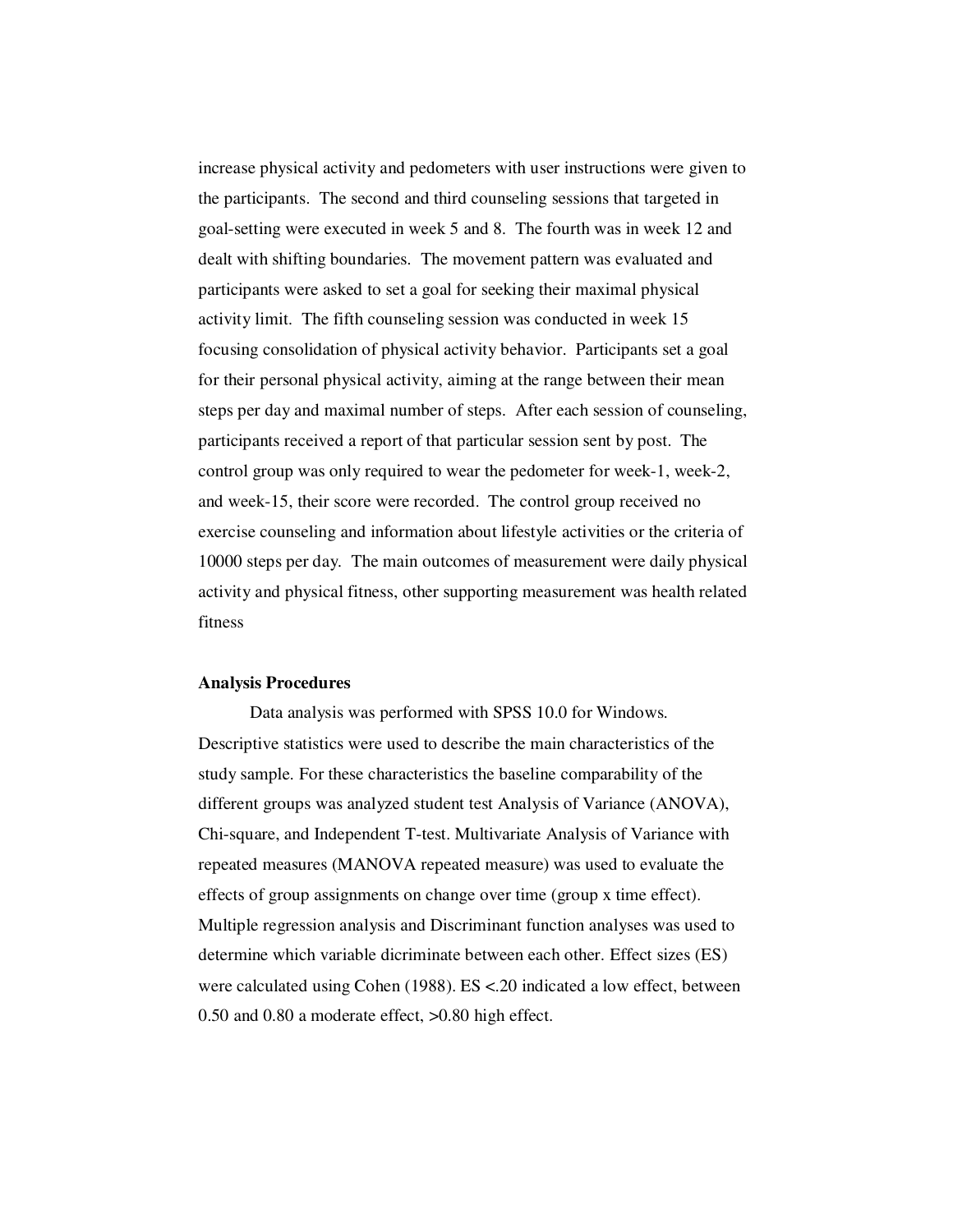#### **Results**

Hundred and fifty employees, 65% men and 35% women, with a median (range) age of 44.5 (21-61) yrs were included. Employee features are shown in table 1. For these employees the median (range) BMI was 27.0 (18.7  $-41.5$ ) kg/m<sup>2</sup>, whereby 42.8 % were overweight (BMI > 25 < 30) and 20.3% obese (BMI >30). The median (range) body fat was 28.2% (10.6-49.5): The mean (range) systolic blood pressure was 142.3 mmHg (100-202) and the diastolic blood pressure 85.0 mmHg (60-120). The results revealed that, the subjects showed overweight or obesity in body fat percentage and BMI, and pre-hypertension symptoms according to the blood pressure standards of the Center for Disease Control and Prevention, US Department of Human Health Service. According to self-reported physical activity status (stage of change) about 57% of the employees were sedentary, while the assessment by the performance based pedometer showed that 100% of the employees in the present study were sedentary  $(>10000$  steps?). About 41% of the employees in the sample reported problems in the PARQ questionnaire, which meant that they may not have been fit enough to undergo certain exercise tests, whereas 53% of the participants reported one or more chronic diseases.

Due to an age effect, participants in the experimental group (mean age 46yr) were significantly older (p<.05) than participants in the control group (mean age 42 yr). Statistically significant differences in blood pressure, both systolic and diastolic, BMI and number of chronic diseases were in tune with the difference in mean age between the experimental and the control group.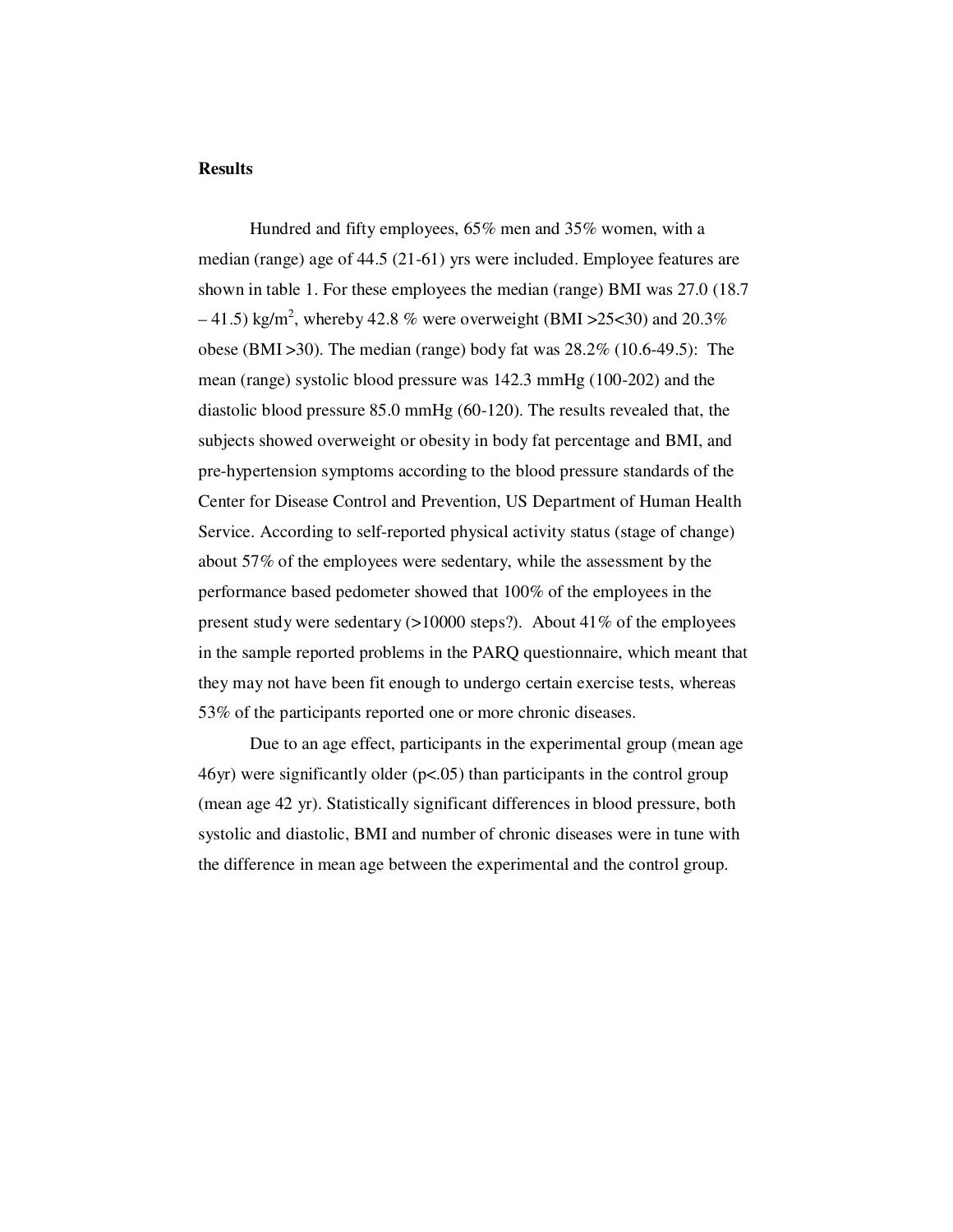| characteristics          |                       |     | conditions       |                  | descriptive statistics |                |         |  |
|--------------------------|-----------------------|-----|------------------|------------------|------------------------|----------------|---------|--|
|                          |                       | n   | experimental     | control          | score                  | df             | p       |  |
| Biographic               |                       |     |                  |                  |                        |                |         |  |
| Gender (%)               | Male                  |     | 61.6             | 67.6             | $Chi^2 = 0.56$         | $\mathbf{1}$   | 0.45    |  |
|                          | Female                | 52  | 38.4             | 32.4             |                        |                |         |  |
|                          |                       |     |                  |                  |                        |                |         |  |
| Age categorized $(\%)$   | 20-40                 | 47  | 39.7             | 23.4             | $Chi^2 = 9.23$         | $\overline{2}$ | $0.01*$ |  |
|                          | $41 - 50$             | 60  | 42.5             | 37.7             |                        |                |         |  |
|                          | 51-65                 | 43  | 17.8             | 39.0             |                        |                |         |  |
| Age (mean)               | years                 | 150 | 46.1 $(\pm 8.4)$ | $42.8(\pm 7.9)$  | $t = -2.5$             | 148            | $0.01*$ |  |
| morphological            |                       |     |                  |                  |                        |                |         |  |
| Blood pressure mmHg      | Pre-systolic          | 138 | $146 (\pm 15)$   | 139 $(\pm 18)$   | $t = -2.48$            | 136            | $0.01*$ |  |
|                          | Pre-diastolic         | 138 | $87 (\pm 10)$    | $81(\pm 11)$     | $t = -316$             | 136            | $0.02*$ |  |
| BMI-categorized (%)      | $\leq$ 25             | 51  | 36.4             | 37.5             | $Chi^2 = 2.57$         | $\overline{c}$ | $0.02*$ |  |
|                          | 25.01-30              | 59  | 37.9             | 47.2             |                        |                |         |  |
|                          | >30.1                 | 48  | 25.8             | 15.3             |                        |                |         |  |
| BMI (mean)               | index                 | 138 | $27.6(\pm 4.8)$  | $26.3(\pm 3.6)$  | $t=1.78$               | 136            | 0.08    |  |
| %Fat-categorized*        | acceptable            | 66  | 42.2             | 52.8             | $Chi^2 = 1.48$         | 1              | 0.22    |  |
|                          | obese                 | 72  | 57.6             | 47.2             |                        |                |         |  |
| %Fat (mean)              | index                 | 138 | $27.2(\pm 9.17)$ | $29.5(\pm 9.37)$ | $t=1.51$               | 136            | 0.13    |  |
| Physical activity        |                       |     |                  |                  |                        |                |         |  |
|                          | Yes                   |     |                  |                  |                        |                |         |  |
| Sedentary $(\%)$         | $(\text{stage } 1-3)$ | 85  | 58.4             | 54.8             | $Chi^2 = 0.20$         | $\mathbf{1}$   | 0.65    |  |
|                          | No (stage4,5)         | 65  | 51.6             | 45.2             |                        |                |         |  |
| Steps/day baseline       | Mean                  | 149 | 8297(±3676)      | 7919(±2652)      | $t = 72$               | 138            | 0.47    |  |
| Health status            |                       |     |                  |                  |                        |                |         |  |
| PARQ (%)                 | no problems           | 81  | 66.2             | 57.5             | $Chi^2 = 3.05$         | $\mathbf{1}$   | 0.08    |  |
|                          | >1 problems           | 56  | 33.8             | 48.5             |                        |                |         |  |
| Chronic diseases $(\% )$ | No diseases           | 64  | 56.3             | 36.9             | $Chi^2 = 5.13$         | 1              | $0.02*$ |  |
|                          | >1 diseases           | 72  | 43.7             | 63.1             |                        |                |         |  |

# *Table 1 Biographic, morphological, physical activity and health characteristics in employees participating in the COACH trial*

 $^{\ast}$  % body fat criteria: acceptable in men 18-25% , acceptable in women 25-31%; obese in men >25% , obese in women >32%

\* p < 0.05 PARQ= Physical Activity Readiness Questionnaire = >1 problems is contraindication for physical activity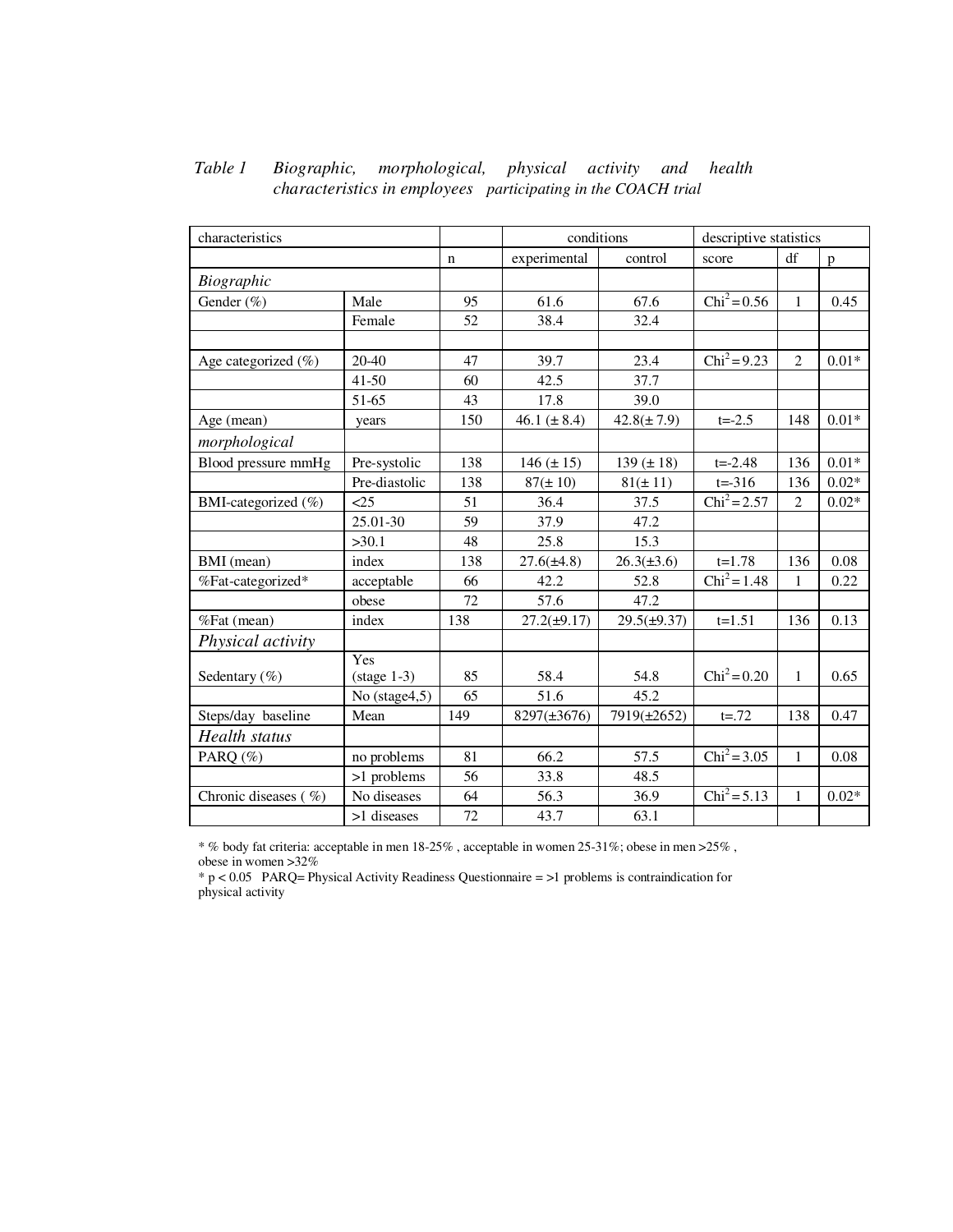Results of physical activity status (steps/day) and physical fitness are shown in Table 2. The employees enrolled in this study did understand the pedometer instructions and were able to wear the Digiwalker. About 114 employees (76%) produced consistent day-to-day results during the 15 week COACH program. The increase in median steps/day appeared to be significantly higher in the experimental group as compared to participants in the control group (+ 4575 experimental group vs. + 1757 control group, p≤0.001). About 85% of the participants reached the criteria of 10.000 steps/day.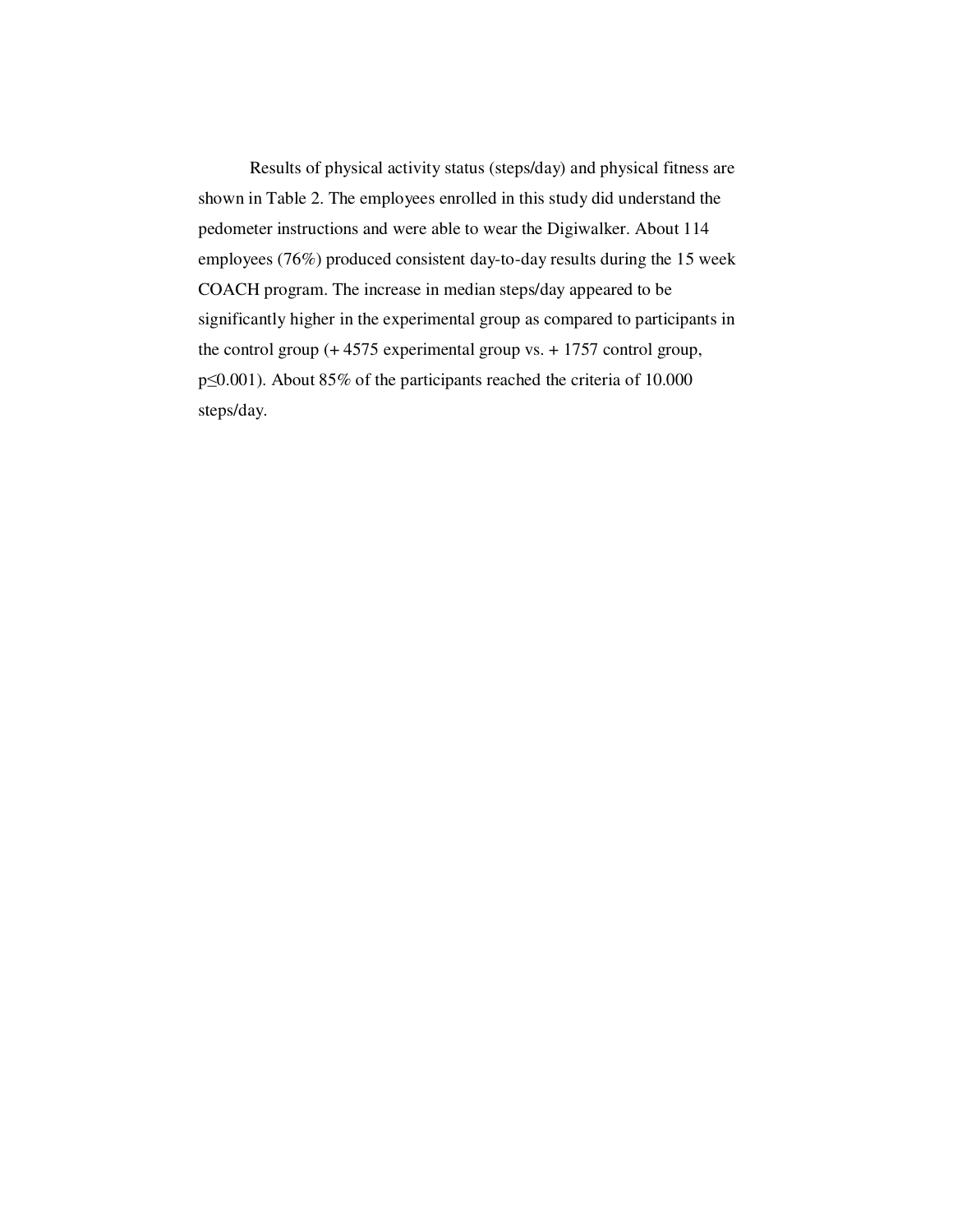|                                                    | <b>Experimental Group</b> |                  |    |             |                   | <b>Control Group</b> |             |                  |    |             |                   |    |              |              |            |       |                                      |
|----------------------------------------------------|---------------------------|------------------|----|-------------|-------------------|----------------------|-------------|------------------|----|-------------|-------------------|----|--------------|--------------|------------|-------|--------------------------------------|
|                                                    | Mean                      | Pre<br><b>SD</b> | N  | <b>Mean</b> | Post<br><b>SD</b> | N                    | <b>Mean</b> | Pre<br><b>SD</b> | N  | <b>Mean</b> | Post<br><b>SD</b> | N  | $\mathbf{F}$ | df           | <b>Sig</b> | Power | <b>Effect</b><br><b>Size</b><br>(ES) |
| <b>Daily</b><br><b>Physical</b><br><b>Activity</b> |                           |                  |    |             |                   |                      |             |                  |    |             |                   |    |              |              |            |       |                                      |
| Steps/day                                          | 8433                      | 3624             | 75 | 13008       | 3708              | 75                   | 7955        | 2876             | 57 | 9712        | 3254              | 57 | 24.223       |              | $0.001**$  | 1.00  | 1.01                                 |
| <b>Physical</b><br><b>Fitness</b>                  |                           |                  |    |             |                   |                      |             |                  |    |             |                   |    |              |              |            |       |                                      |
| <b>BMI</b>                                         | 26.29                     | 3.51             | 59 | 25.85       | 3.46              | 59                   | 26.98       | 4.54             | 40 | 26.98       | 4.50              | 40 | 9.325        | 1            | $0.003*$   | 0.856 | $-0.25$                              |
| Body fat %                                         | 27.34                     | 9.27             | 61 | 25.61       | 8.58              | 61                   | 28.66       | 9.57             | 40 | 28.89       | 9.18              | 40 | 15.620       |              | $0.001**$  | 0.975 | $-0.36$                              |
| Systolic BP                                        | 146                       | 15               | 59 | 139         | 17                | 59                   | 135         | 14               | 34 | 133         | 14                | 34 | 2.247        |              | 0.137      | 0.317 | 0.43                                 |
| Diastolic BP                                       | 88                        | 10               | 60 | 85          | 9                 | 60                   | 79          | 11               | 34 | 81          | 9                 | 34 | 7.213        |              | $0.009*$   | 0.757 | 0.44                                 |
| Leg strength                                       | 15.76                     | 3.65             | 60 | 16.94       | 4.36              | 60                   | 15.43       | 3.90             | 37 | 15.84       | 3.74              | 37 | 1.953        |              | 0.166      | 0.282 | 0.29                                 |
| Grip strength                                      | 47.5                      | 12.3             | 61 | 49.8        | 12.6              | 61                   | 43.2        | 10.4             | 38 | 44.6        | 10.0              | 34 | 2.144        |              | 0.146      | 0.305 | 0.52                                 |
| Dynamic<br>balance                                 | 3.66                      | 0.47             | 59 | 3.58        | 0.45              | 59                   | 3.73        | 0.56             | 44 | 3.70        | 0.58              | 44 | 0.410        |              | 0.523      | 0.097 | $-0.21$                              |
| Manual<br>dexterity                                | 40.5                      | 3.3              | 61 | 39.2        | 5.6               | 61                   | 39.1        | 3.6              | 39 | 38.0        | 4.0               | 39 | 0.045        | $\mathbf{1}$ | 0.833      | 0.055 | 0.30                                 |
| reaction time                                      | 227.93                    | 37.56            | 60 | 221.35      | 24.39             | 60                   | 237.79      | 24.08            | 48 | 236.96      | 27.44             | 48 | 1.204        | 1            | 0.275      | 0.19  | $-0.57$                              |
| flexibility low<br>back                            | 28.75                     | 8.64             | 58 | 29.83       | 8.92              | 58                   | 29.28       | 9.84             | 38 | 30.76       | 9.05              | 38 | 0.157        |              | 0.693      | 0.068 | $-0.10$                              |
| flexibility<br>shoulder                            | $-0.32$                   | 9.51             | 60 | 1.29        | 9.41              | 60                   | 3.09        | 6.98             | 40 | 3.90        | 6.81              | 40 | 1.797        | 1            | 0.183      | 0.264 | $-0.38$                              |
| walking<br>endurance                               | 193                       | 36.1             | 49 | 212.8       | 32                | 49                   | 198.2       | 30.1             | 37 | 203.7       | 35                | 37 | 8.8          |              | $0.004*$   | 0.834 | 0.26                                 |

*Table 2: Effects in daily physical activity and physical fitness in the experimental and control group in the COACH trial* 

\* p <.05 \*\* p <.001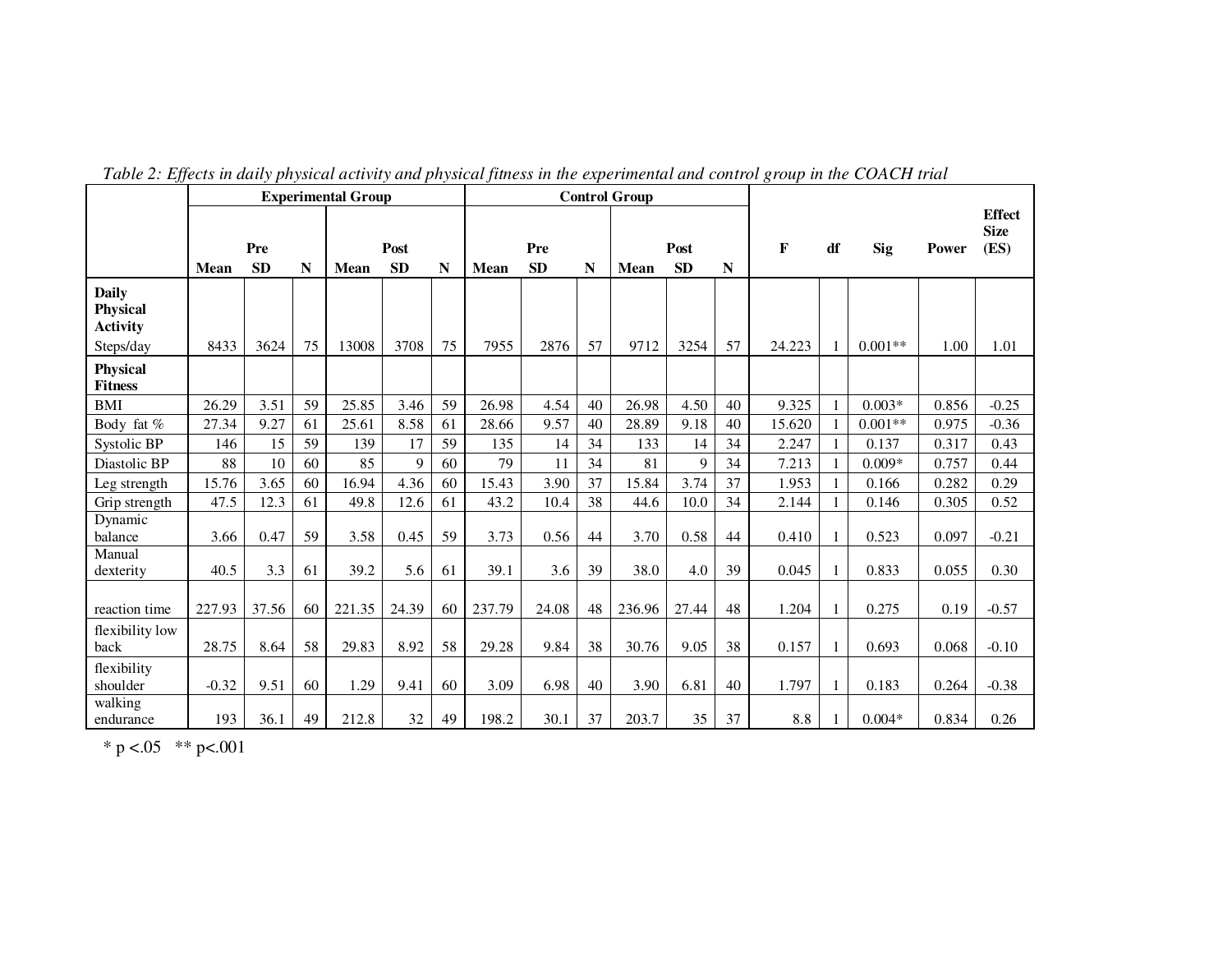Table 2 also shows the results of testing the group by time interactions. Statistically significant differences in decrease in diastolic blood pressure ( $p=$  .009), decrease in BMI ( $p=$ .003), decline in body fat percentage (p= .001), and increase in walking endurance (p= .004) were found in the experimental group compared to the control group. No statistically significant differences (p>.05) in systolic blood pressure, leg strength, grip strength, dynamic balance, manual dexterity, reaction time, flexibility shoulder and flexibility low back were found in the experimental group compared to the control group. There were no significant difference in biographic and morphology (baseline) characteristic between the participants and dropouts in all tests among both experimental and control groups.

A multiple regression analysis using the variables, number of chronic diseases, age, number of PARQ problems, the baseline information in pretests of endurance for walking BMI, percentage of body fat, and leg strength has an explained variance of  $R^2$  (adjusted) .04. A discriminant analysis (method *Enter)* was performed in order to assess the determinants that affect the increase in mean number of steps/day in employees in the experimental group. Therefore, employees were divided into two equal groups on the basis of their increase in steps/day by 'high increase' (> +4505 steps/day) versus 'low increase' (< +4505 steps/day). The variables included in the multiple regression analysis were re-assessed. Discriminant analysis (n=59) showed that according to the standardized canonical discriminant functions, the determinants showed the subsequent order: pre-endurance for walking (0.60), number of chronic diseases (- 0.51), age (0.46), number of PARQ problems (0.38), pre-BMI (-0.29). Overall, the canonical correlation (proportion explained variance) was  $0.20$  (Wilks' Lambda = 2.20, df = 5, p < 0.82). Fifty seven % of the originally grouped cases were correctly classified.

#### **Discussion**

I would be in favour to change the discussion to past tense throughout!

The COACH behavioural intervention protocol results in a statistical significant increase ( $P < .001$ ,  $\beta$  1.00, ES 1.01) in the experimental group (+4575 steps/day) compared to the control group  $(+ 1757$  steps/day). About 85% participants reach the criteria of 10.000 steps/day. The result show a statistically significant change in diastolic blood pressure (P=.009, β= .76, ES= .44), BMI (p= .003, β= .86, ES= - .25), body fat percentage (p= .0.001,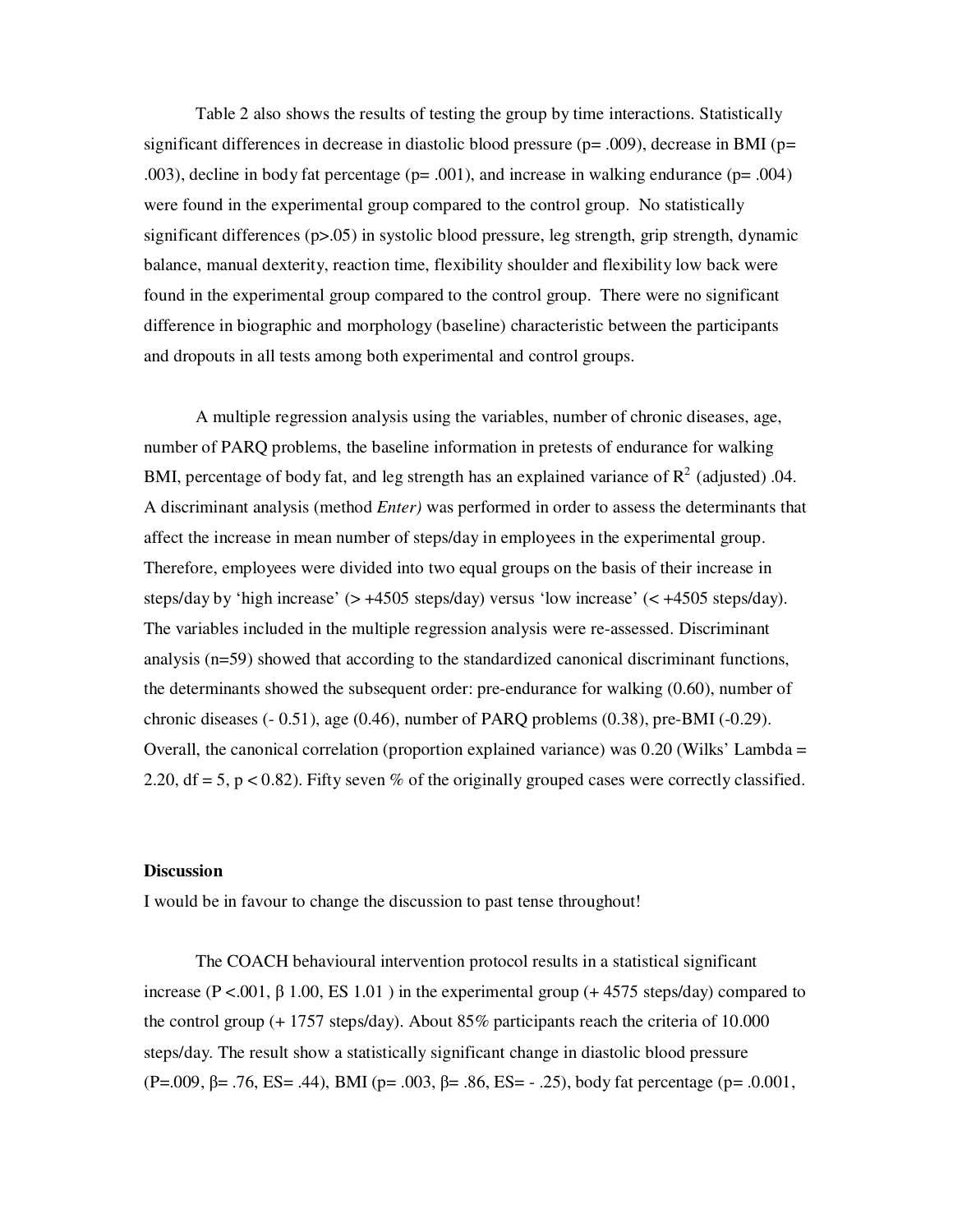$β = .98$ , ES =  $-.36$ ) and walking endurance (P=.004,  $β = .83$ , ES = .26) in the experimental group compared to the control group.

The results in this study are in tune with other studies in the field of enhancement of daily physical activity in employees. An increase in physical activity was found in a number of other studies in employees (Emmons et al., 1999; Peterson et.al.; 1999; Speck et al., 2001; Hager et al., 2002; Napolitano et al., 2003; Proper et al., 2003). The duration of these studies vary between 6 weeks and 2 to 5 years and different types of intervention were used. Only one study used a pedometer to assess daily physical activity. (Speck et al., 2001) Compared to the study of Speck et al. (2001), in which 25 employees were counselled during 12 weeks, the increase in mean steps/day in our study is about 31% higher.

The dropout in this study, according to the participation rate in the 15 week intervention, was low (75 out of 77 employees completed the intervention), although 53 out of 77 employees in the experimental group fully registered their steps/day during the 15 week intervention. Compared to other health enhancing physical activity studies in employees the dropout rate, which was estimated >50%, was significantly lower in this study (Dishman, 1988). Significant changes in aerobic capacity were also found in studies of Proper et al.,2004; Grandjean et al.,1996; Oja et al., 1998; Winett et al., 2003, although the assessment of aerobic capacity differs in these studies ( $VO<sub>2</sub>max$ , sub maximal capacity) and the duration of the interventions varies between 12 weeks and 9 months. A number of studies show changes in body fat after a long-term exercise regime (10-12 yrs, a 20-24% reduction of body fat), in combination with a diet counseling (Shephard, 2000). However, in this 15 weeks study, a reduction of 6.3% body fat is found. No health enhancing physical activity studies in employees found statistically significant effects in systolic blood pressure, flexibility, strength, dynamic balance, and reaction time. In contrast with our results, one study into enhancement of physical activity found statistical significant effect in flexibility in the low back and shoulder (Campbell et al., 2002, Shephard, 2000). Exercise reduces blood pressure but the response varies between individual (Frank et al., 2004). Vahid et al. (2004) found no observed differences in body flexibility, strength, dynamic balance and reaction time among the normal and overweight subjects. BMI in the control group had a drastic decline  $(0.44\text{kg/m}^2)$  in experimental group, whereby the control group remained unchanged. Variety in the tests used in different intervention studies and among different populations may contribute to the dissimilar epidemiological pattern.

You do not comment on the discriminant anlysis results….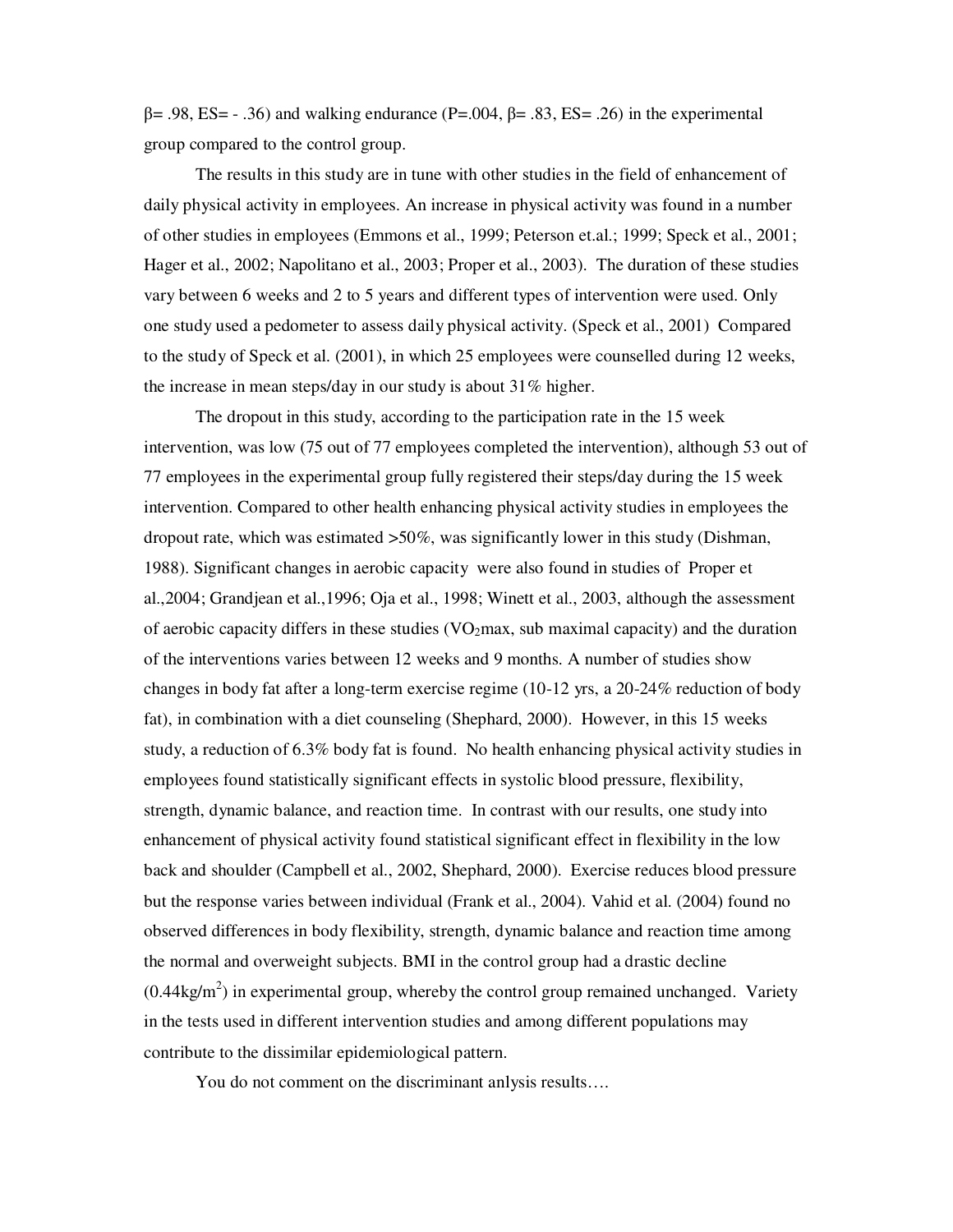A number of methodological aspects are relevant for the interpretation of the results of this study. Due to the non-balanced study design a selection bias had arisen, due to the difference  $(p<.05)$  in mean age in the experimental and control group. How can future study accommodate for this (stratified design, statistical control for confounders) Although participants in the experimental group were significantly  $(p<.05)$  older  $(+ 4 \text{ yr})$ , the number of participants in the highest age category (51-65 yr) in the control group differed significantly from he experimental group (table 1).

Even though assessment of daily physical activity by pedometers is shown to be reliable and valid (Tyron et al., 1991) there are a number of limitations using this device. First, non-ambulatory daily physical activity like cycling, swimming are not registered by the pedometer. These limitations result in an under-registration of daily physical activity. Secondly, no intensity or type of daily physical activity was assessed in this study. Consequently the increase in mean steps/day provides only a limited picture of the change in daily physical activity. Thirdly, the study concentrates on effects in the short term. A follow up study is needed to study long term effects of this type of intervention.

# **Conclusions**

It can be concluded that the COACH behavioural modification strategy is an adequate method to enhance daily physical activity and physical fitness in walking endurance, and morphological characteristics in diastolic blood pressure, BMI, body fat percentage in sedentary employees. Even short-term physical activity enhancement intervention may improve the daily physical activity and a number of physical fitness and morphological characteristic. A structured program such as COACH may be useful for future reference in intervention and research.

Some key issues may be pinpointed from the current study. Future attention should be directed towards understanding workers' sedentary behavior, including both physical, biological and psychological variables, the environmental and social limitations to enhance daily physical activity, targeting subgroups of working adults in different age groups and understanding the synergy between physical activity and other health behaviors.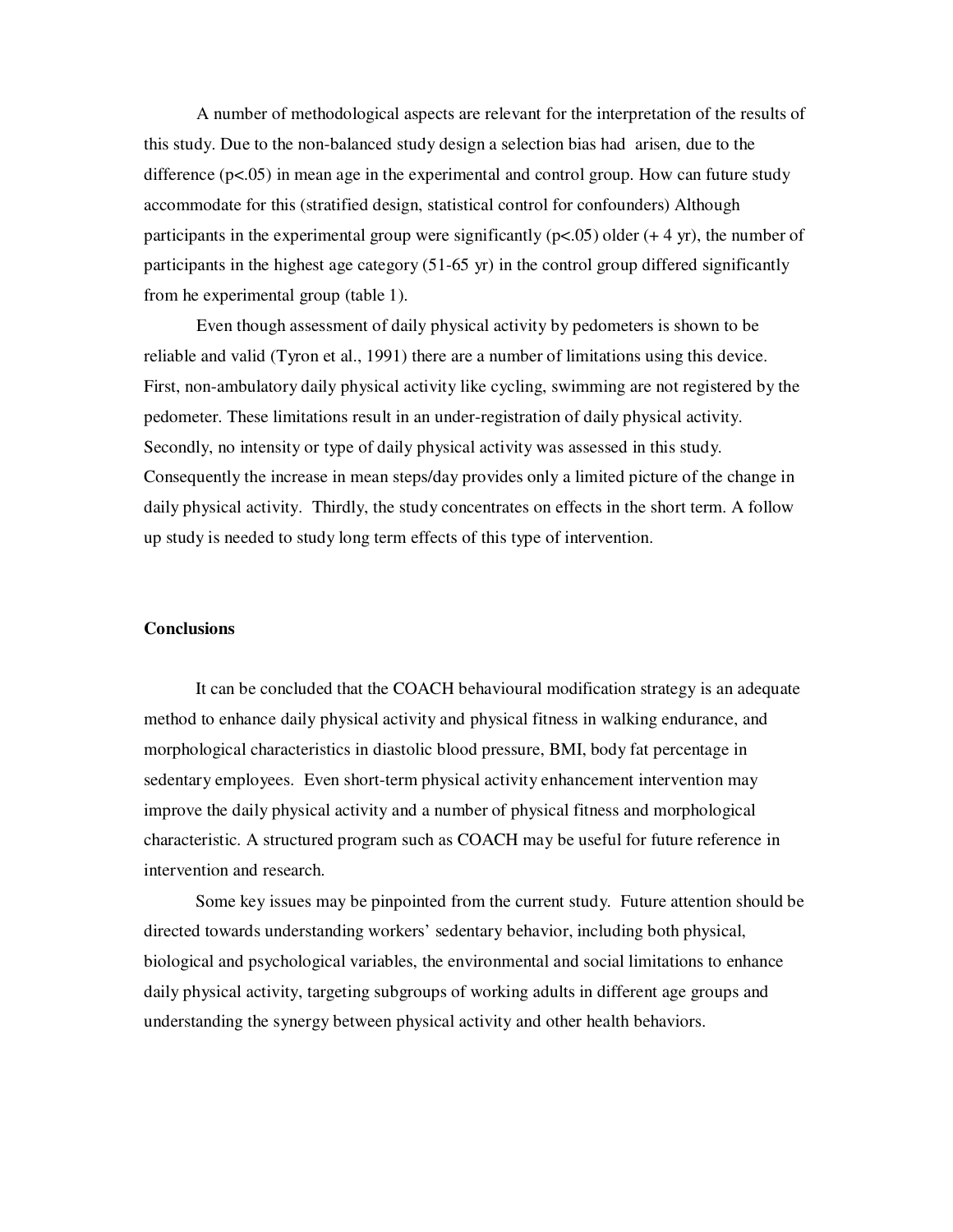# **References**

1. World Health Organization. *Sedentary lifestyle: a global public health problem*. Move for health 2006.

http://www.who.int/moveforhealth/advocacy/information\_sheets/sedentary/en/index.ht ml (assessed 15 March 2007).

- 2. Sjöström M, Oja P, Hagströmer, M, Smith B, Bauman A. Health-enhancing physical activity across European Union countries: the Eurobarometer study. *Journal of Public Health* 2006; 14(5):291-300.
- 3. Varo JJ, Martínez-González MA, Irala-Estévez J, Kearney J, Gibney J, Martínez JA. Distribution and determinants of sedentary lifestyles in the European Union*. International Journal of Epidemiology*. 2003; 32:138-146
- 4. US Department of Health and Human Services. Physical Activity and health: A report of the Surgeon General. Atlanta, GA US Department of Health and Human Services, Centers for Disease Control and Prevention, National Centre for Chronic Disease Pevention and Health Promotion 1996.
- 5. United States Department of Health and Human Services. *Physical Activity Fundamental to Preventing*. Washington, US Department of Health and Human Services. 2002. http://aspe.hhs.gov/health/reports/physicalactivity/ (assessed 12 March 2007).
- 6. Bouchard C and Shephard R. Physical activity, fitness and health: the model and key concepts. In: Bouchard C, Shephard R, Stephens T, ed. *Physical activity, fitness and health. International proceedings and consensus statement.* IL: Human Kinetics, Champaign, IL. 1994:77–88.
- 7. Howard J and Michalachki A. Fitness and employee productivity. Can. *J. appl. Sports Sci*.1979;4:191-198.
- 8. Steers RM and Ehodes SR. Major influence of employee attendance: a process model. *J. appl. Psycho*. 1978;63:391-407.
- 9. Chisholm DM. Occupational Health a priority and a challenge. *Can J. pub Health* 1977;68:189-191.
- 10. Pravosudov VP. *Effects of physical exercise on health and economic efficiency; in Landry, Orban, Physical activity and human well-being*. Symposia Specialists. Miami.1978:261-271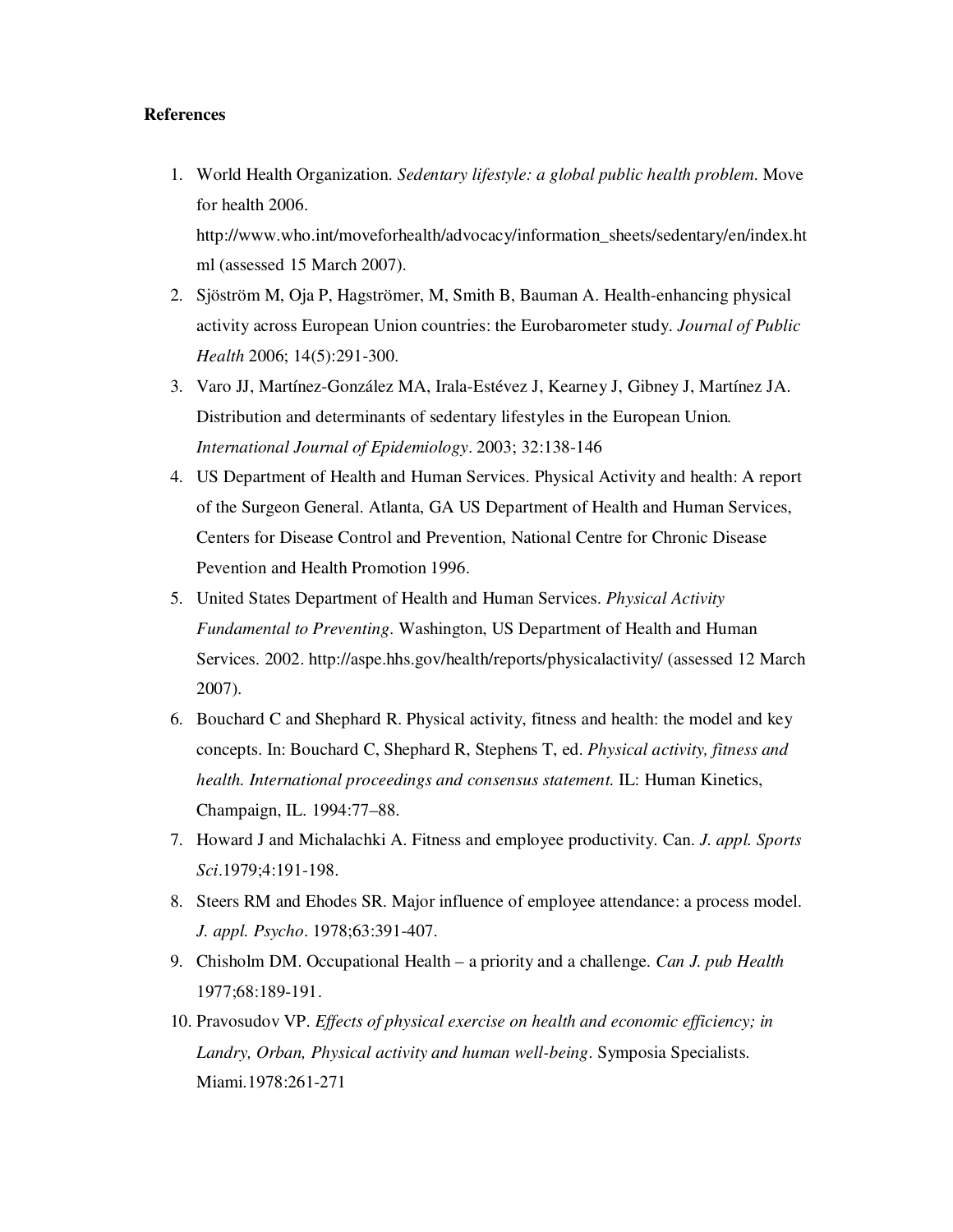- 11. Bertera RL. The effects of workplace health promotion on absenteeism and employment costs in a large industrial population. *Am J Public Health.* 1990;80(9): 1101–1105.
- 12. Pronk NP, Martinson B, Kessler RC, Beck AL, Simon GE, Wang P. The association between work performance and physical activity, cardiorespiratory fitness, and obesity. *Journal of Occupational and Environmental Medicine* 2004;46(1):19-25.
- 13. Pate, RR. The Evolving Definition of Physical Fitness. *Quest* 1988;40:174-179.
- 14. Van Heuvelen MJM, Kempen GIJM, Brouwer WH, de Greef MHG. Physical fitness related to disability in older persons. *Gerontology.Behavioral Science Section, 2000;46:333-341.*
- 15. Matson-Koffman DM, Brownstein JN, Neiner JA, Greaney ML. A site-specific literature review of policy and environmental interventions that promote physical activity and nutrition for cardiovascular health: what works? *Am J Health Promot.* 2005;19(3):167-93.
- 16. Kwak L, Kremers SPJ, Van Baak MA, Brug J. Participation rates in worksite-based intervention studies: health promotion context as a crucial quality criterion. *Health Promotion International* 2006; 21(1):66-69.
- 18. Prodaniuk TR, Plotnikoff RC, Spence JC, Wilson PM. The influence of self-efficacy and outcome expectations on the relationship between perceived environment and physical activity in the workplace. *International Journal of Behavioral Nutrition and Physical Activity* 2004,1:7.
- 19. Spence J, Lee R. Toward a comprehensive model of physical activity. *Psychology of Sport and Exercise* 2003;4:7-24.
- 20. Plotnikoff RC, Prodaniuk TR, Fein AJ, Milton L. Development of the workplace physical activity audit tool. *Health Promotion Practice*, 2005;6(4),453-463.
- 21. Bargh JA, Gollwitzer PM, Lee-Chai A, Barndollar K, Trötschel R. The automated will: Nonconscious activation and pursuit of behavioral goals. *Journal of Personality and Social Psychology 2001*;81:1014-1027.
- 22. Altman D.G., Schulz KF, Moher D. et al. The revised CONSORT statement for reporting randomized trials: Explanation and elaboration. *Ann Intern Med* 2001;134:663-694.
- 23. Marcus BH, Simkin LR. The stages of exercise behavior. *Journal of Sports Medicine and Physical Fitness*1993;33:83-88.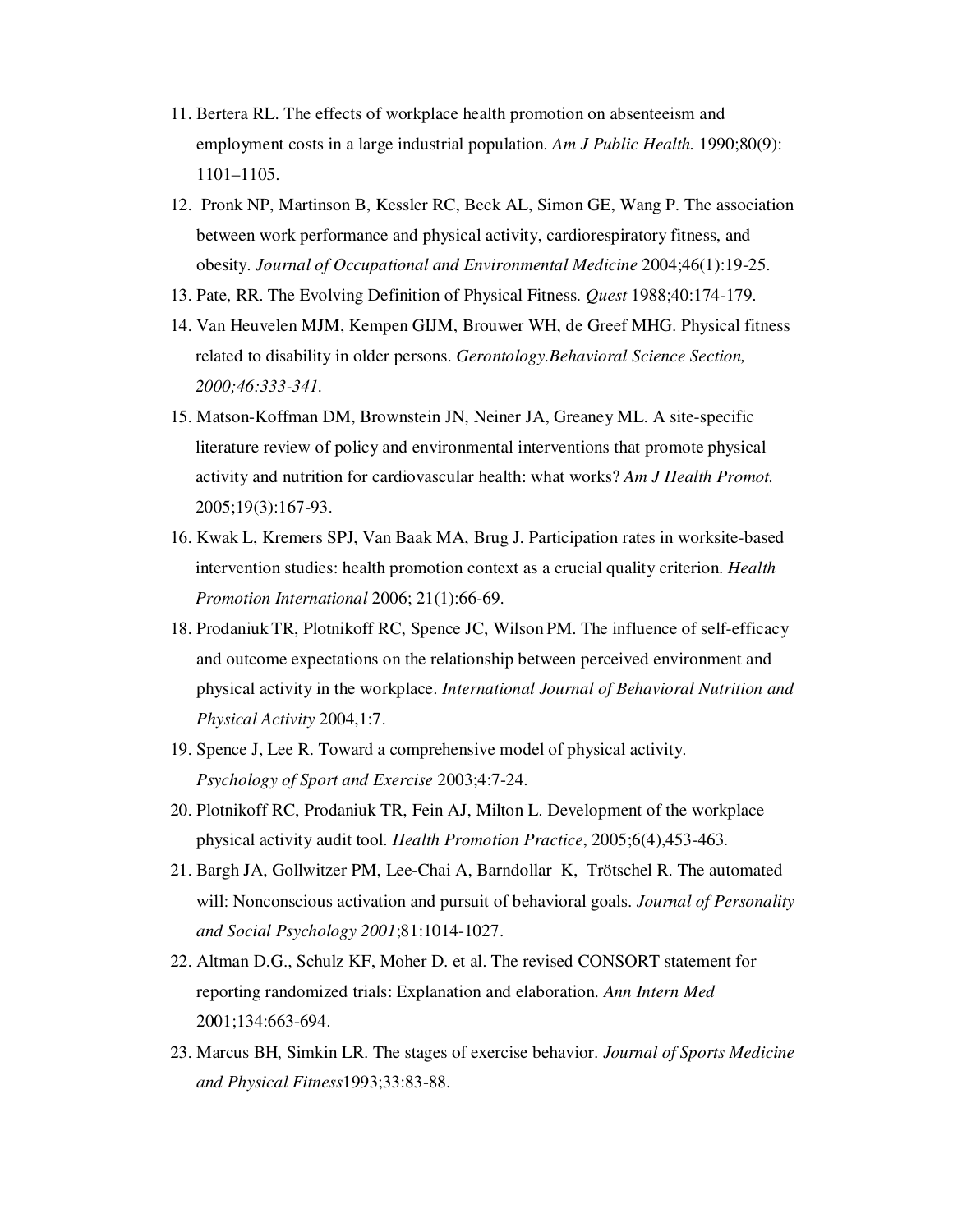- 24. Cohen, J. *Statistical Power Analysis for the Behavioral Sciences*. Hillsdale, NJ: Lawrence Erlbaum, 1988.
- 25. British Columbia Ministry of Health. PAR-Q validation report. *Fitness and amateur sport Canada.* Canadian standardized test of fitness (CSTF): Operations manual; 1986.
- 26. Mootz M & van den Berg J (1989*): Indicatoren voor gezondheidstoestand in de CBSgezondheidsenquête* (in Dutch). Maandbericht Gezondheid (CBS) 89,4-10.
- 27. Ainsworth BE and YoumansCP. Tools for Physical Activity Counseling in Medical Practice *Obesity Research* 2002;10:69S-75S.
- 28. Prochaska JO and Diclemente CC. *The Transtheoretical Approach: Towards a systematic eclectic framework*. In :JC Norcross (ed). Handbook of Eclectic Therapy.New York 1986:163-299.
- 29. Welk G J, Differding JA, Thompson RW, Blair SN, Dziura J, Hart P. The utility of the Digi-Walker step counter to assess daily physical activity patterns. *Med. Sci. Sports Exer* 2000;32(9) Suppl:S481-S488.
- 30. Tudor-Locke C, Williams JE, Reis JP, et al. Utility of pedometers for assessing physical activity: convergent validity. Sports Med 2002;32:795-808.
- 31. Tudor-Locke C, Bassett DR. How many steps/day are enough? Preliminary pedometer indices for public health. *Sports Med* 2004;34:1-8.
- 32. Tudor-Locke C & Chan CB. An exploratory analysis of adherence patterns and program completion of a pedometer-based physical activity intervention. Journal of Physical Activity and Health, 2006,3(2):210-220.
- 33. Yarows SA, & Brooks RD. Measurement variation among 12 electronic home blood pressure monitors. *American Journal of Hypertension.* 2000:13;276-82.
- 34. Nuñez C, Gallacher D, Visser M, Pi-Suner FX, Wang Z, Heymsfield SB. Bioimpedance analysis: evaluation of leg-to-leg system based on pressure contact foot-pad electrodes. *Medicine & Science in Sports & Exercise* 1997;29(4):524-531.
- 35. Must A, Dallal GE, Dietz WH. Reference data for obesity: 85th and 95th percentiles of body mass index (wt/ht<sup>2</sup>) and triceps skinfold thickness. Am J Clin Nutr. 1991;53:839-846.
- 36. Terry A. Motivational Interviewing. In A. Memon and R. Bull. Handbook of the Psychology of interviewing. Wiley, Chichester 2000:55-70.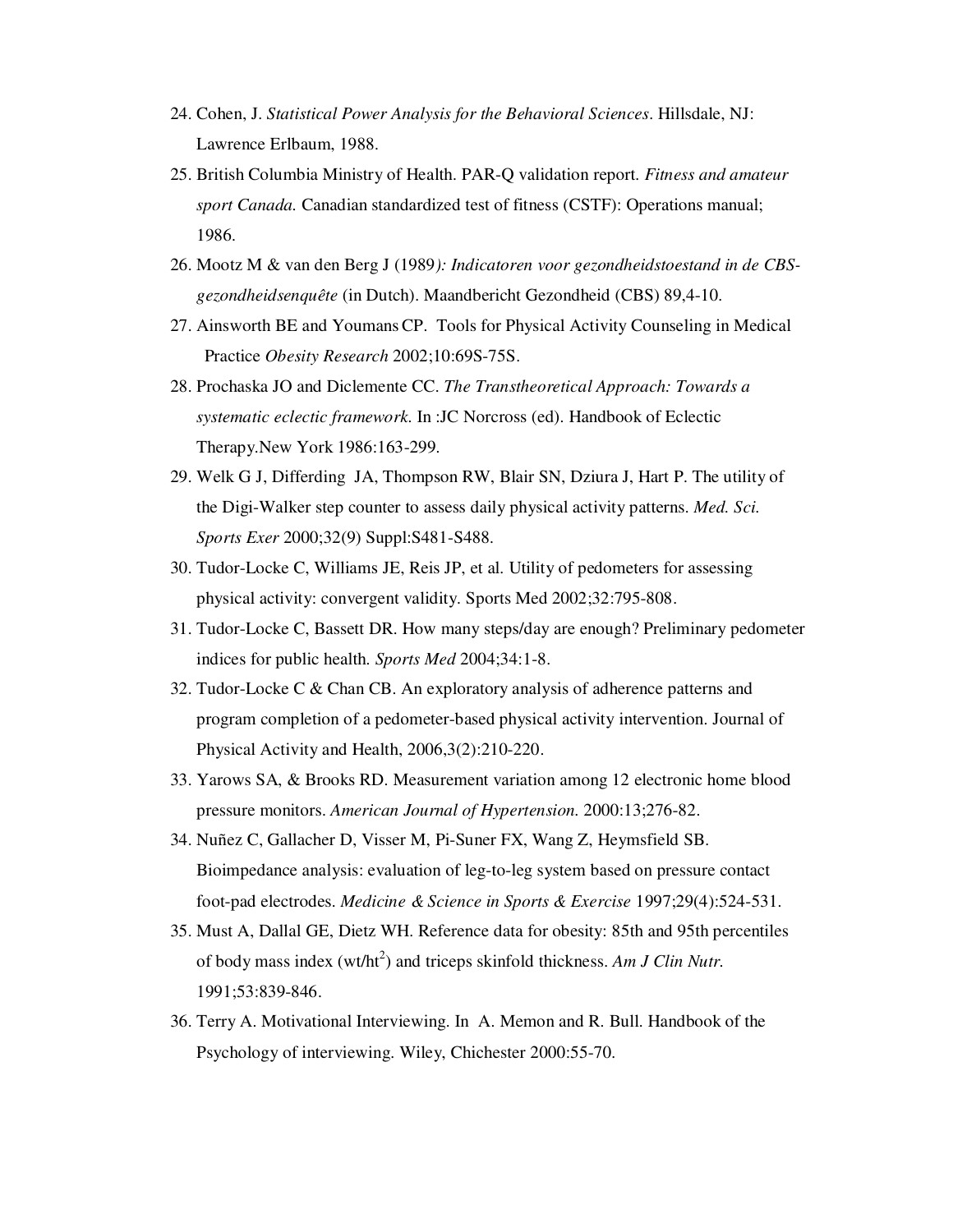- 37. Emmons KM, Linnan LA, Shadel WG, et al. The Working healthy project: aworksite health promotion trial targeting physical activity, diet and smoking. *J Occup Environ Med* 1999;41:545-555.
- 38. Peterson TR, Aldana SG. Improving exercise behavior: an application of the Stages of Change model in a worksite setting. *Am J Health Promot* 1999;13:229-232.
- 39. Speck BJ, Looney SW. Effects of minimal intervention to increase physical activity in women. *Nurs Res* 2001;50:374-378.
- 40. Hager RL, Hardy A, Aldana SG, et al. Evaluation of an internet stage-based physical activity intervention. *Am J Health Educ* 2002;33:329-335.
- 41. Napolitano MA, Fotheringham M, Tate D, et al. Evaluation of an internetbased physical activity intervention: a preliminary investigation. *Ann Behav Med* 2003;25:92-99.
- 42. Proper KI, Hildebrandt VH, Van der Beek AJ, et al. Effect of individual counseling om physical activity, fitness and health. *Am J Prev Med* 2003;24:218-226.
- 43. Dishman RK. *Exercise Adherence; Its impact on public health.* Champaign, IL: Human Kinetics; 1988.
- 44. Proper KI, Van der Beek AJ, Hildebrandt VH, et al. Worksite health promotion using individual counselling and the effectiveness on sick leaves. Results of a randomised controlled trial. *Occup Environ Med* 2004;61: 275-279.
- 45. Grandjean PW, Oden GL, Crouse SF, et al. Lipid and lipoprotein changes in women following 6 months of exercise training in a worksite fitness program. *J Sports Med Fitness* 1996;36: 54-59.
- 46. Oja P, Vuori I, Paronen O. Daily walking and cycling to work: their utility as healthenhancing physical activity. *Patient Educ Couns* 1998;33(suppl): S87- S94.
- 47. Winett RA, Wojcik JR, Fox LD. et al. Effects of low volume resistance and cardiovasculair training on strenght and aerobic capacity in unfit men and women: a demonstration of a treshold model. *J Behav Med* 2003;26:183-195.
- 48. Campbell MK, Tessaro I, DeVellis B, et al. Effects of a tailored health promotion program for female blue-collar workers: Health works for women. *Prev Med* 2002;34: 313-323.
- 49. Shephard R. J. Worksites Health Promotion and the Older Workers. *International journal of Industrial Ergonomics*. 2000;25(5)465-475.